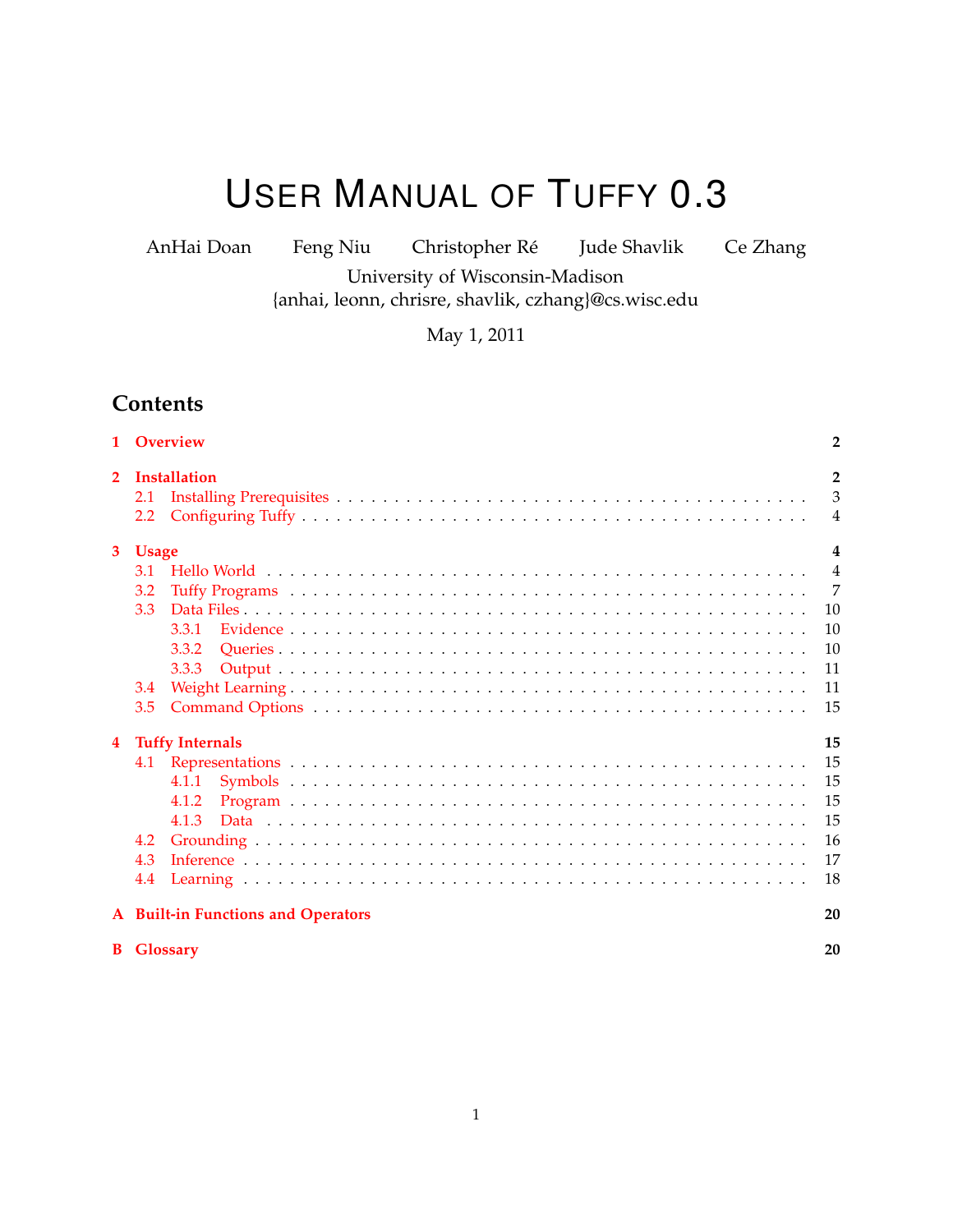# <span id="page-1-2"></span><span id="page-1-0"></span>**1 Overview**

# TUFFY is an efficient Markov logic network inference engine.

Markov logic networks (MLNs) [\[7,](#page-17-1) [1\]](#page-17-2) have emerged as a powerful framework that combines statistical and logical reasoning; they have been applied to many data intensive problems including information extraction, entity resolution, text mining, and natural language processing. Based on principled data management techniques, TUFFY is an MLN engine that achieves scalability and orders of magnitude speedup compared to prior art implementations. It is written in Java and relies on PostgreSQL. For a brief intro-duction to MLNs and the technical details of Turry, please see our VLDB 2011 paper [\[4\]](#page-17-3).

When designing and developing TuFFY, we used  $A$ LCHEMY<sup>1</sup> as a reference system. Thus, users who have experiences with ALCHEMY should be able to pick up TUFFY easily.

The current version  $(0.3)$  of Turry is capable of the following MLN tasks:

- **MRF partitioning**, a technique that can result in dramatically improved result quality [\[4\]](#page-17-3);
- **MAP inference**, where we want to find out the most likely possible world;
- **Marginal inference**, where we want to estimate marginal probabilities;
- **Weight learning**, where we want to learn the weights of MLN rules given training data.

Furthermore, Turry also provides the following functionalities beyond the realm of MLNs:

- **Datalog**: In addition to MLN rules, you can also execute Datalog rules in TUFFY.
- **Functions**: Tuffy comes with a library of common numeric/string/boolean functions, which can be used inside an MLN rule. In particular, you can perform arithmetic manipulation and comparison in MLN rules.
- **Predicate scoping**: Sometimes even grounding the atoms of one predicate would blow up your RAM. On the other hand, it's often the case that you only care about a particular subset of the exhaustive set of ground atoms. This feature allows you to explicitly specify the atoms you are interested in so that your program becomes runnable again..

This manual contains an installation guide, a usage guide, and a description of the internals of Turry. [A](#page-19-2)ppendix  $\bf{A}$  lists built-in functions and operators; Appendix  $\bf{B}$  $\bf{B}$  $\bf{B}$  lists the definition of some terminologies. For more information, please visit the project website at <http://research.cs.wisc.edu/hazy/tuffy/>.

# <span id="page-1-1"></span>**2 Installation**

TUFFY requires a Java virtual machine and PostgreSQL, both of which are free software. This section guides you on how to install and configure those prerequisites as well as Turry itself. Figure [1](#page-2-1) lists the URLs where you can get them.

<sup>1</sup><http://alchemy.cs.washington.edu/>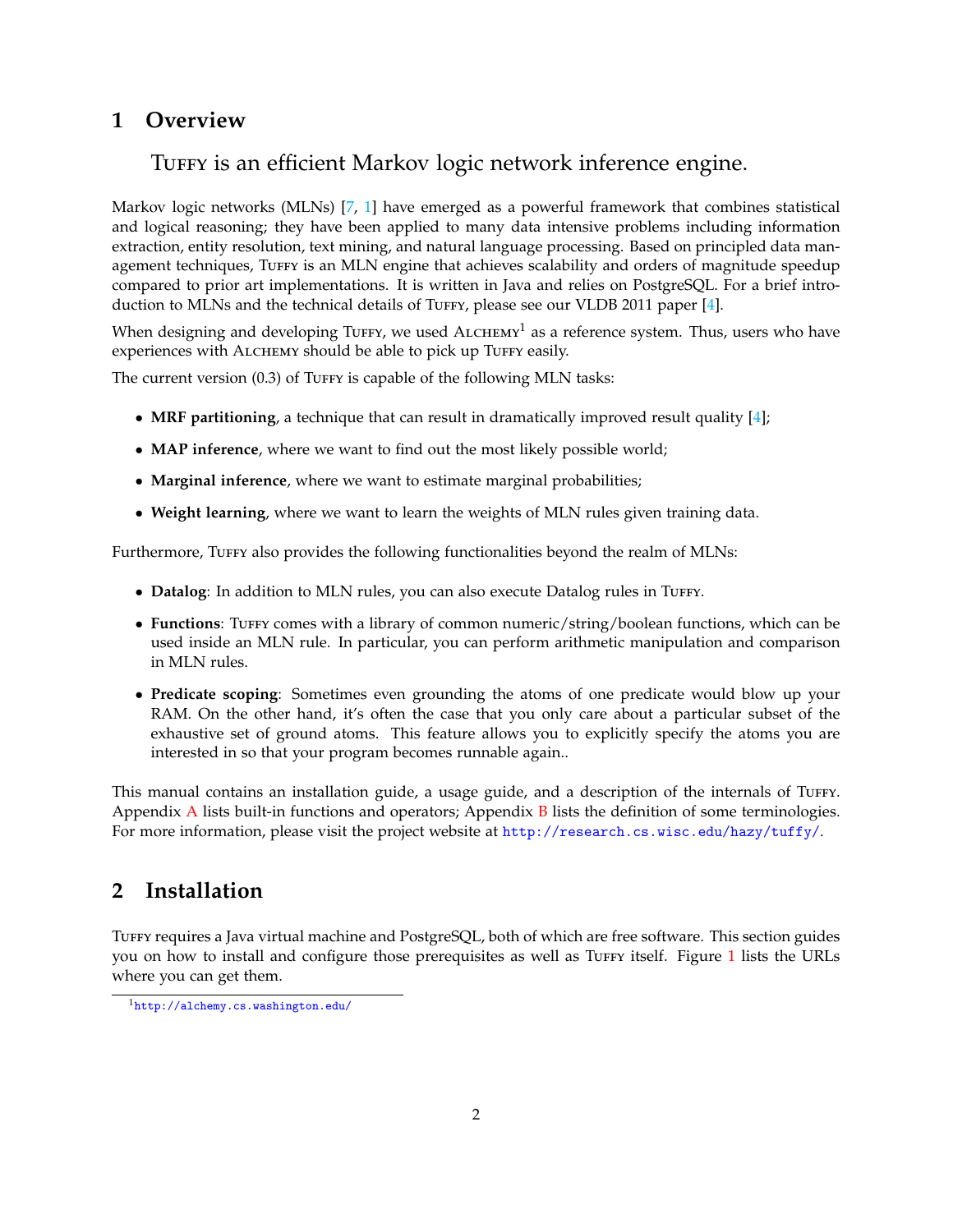<span id="page-2-1"></span>

| Java  | http://www.java.com/en/download/manual.jsp       |
|-------|--------------------------------------------------|
|       | PostgreSQL   http://www.postgresql.org/download/ |
| Tuffy | http://research.cs.wisc.edu/hazy/tuffy/          |

Figure 1: Links of required software

#### <span id="page-2-0"></span>**2.1 Installing Prerequisites**

**Install Java Runtime Environment** If you don't have JRE 1.6 (or higher) on your machine, please go to <http://www.java.com/en/download/manual.jsp> to download and install it, following the steps below.

**Install and Configure PostgreSQL** If you don't have PostgreSQL 8.4 (or higher) on your machine, please [download](http://www.postgresql.org/download/) and [install](http://www.postgresql.org/docs/current/static/install-short.html) it.

1. Let PG\_DIST be the location where you unpacked the source distribution. Let PG\_PATH be the location where you want to install PostgreSQL. Run the following commands:

```
cd PG_DIST
./configure --prefix=PG_PATH
gmake; gmake install
cd PG_PATH/bin
initdb -D PG_PATH/data
postmaster -D PG_PATH/data &
createdb test
psql test
```
Among the commands above, initdb initializes a directory to store databases; postmaster launches the PostgreSQL server daemon (at default port 5432); createdb creates a new database (with name 'test' in our example); and psql takes you to the interactive console of PostgreSQL, where you can issue whatever SQL queries you like. Type  $\hbar$  for help, and  $\hbar$  to quit.

2. Install [additional modules;](http://www.postgresql.org/docs/current/interactive/contrib.html) we only need 'intarray' and 'intagg':

```
cd PG_DIST/contrib/intarray
gmake; gmake install
cd PG_DIST/contrib/intagg
gmake; gmake install
```
3. Create a PostgreSQL superuser with name, say, "tuffer". Look [here,](http://www.postgresql.org/docs/current/static/app-createuser.html) or simply run the following command:

```
PG_PATH/bin/createuser -s -P tuffer
```
You will be promoted for a password. Henceforth let's assume the password is "strongPasswoRd".

4. Create a database with name, say, "tuffydb". Look [here,](http://www.postgresql.org/docs/current/static/app-createdb.html) or simply run the following commands:

PG\_PATH/bin/createdb tuffydb PG\_PATH/bin/createlang plpgsql tuffydb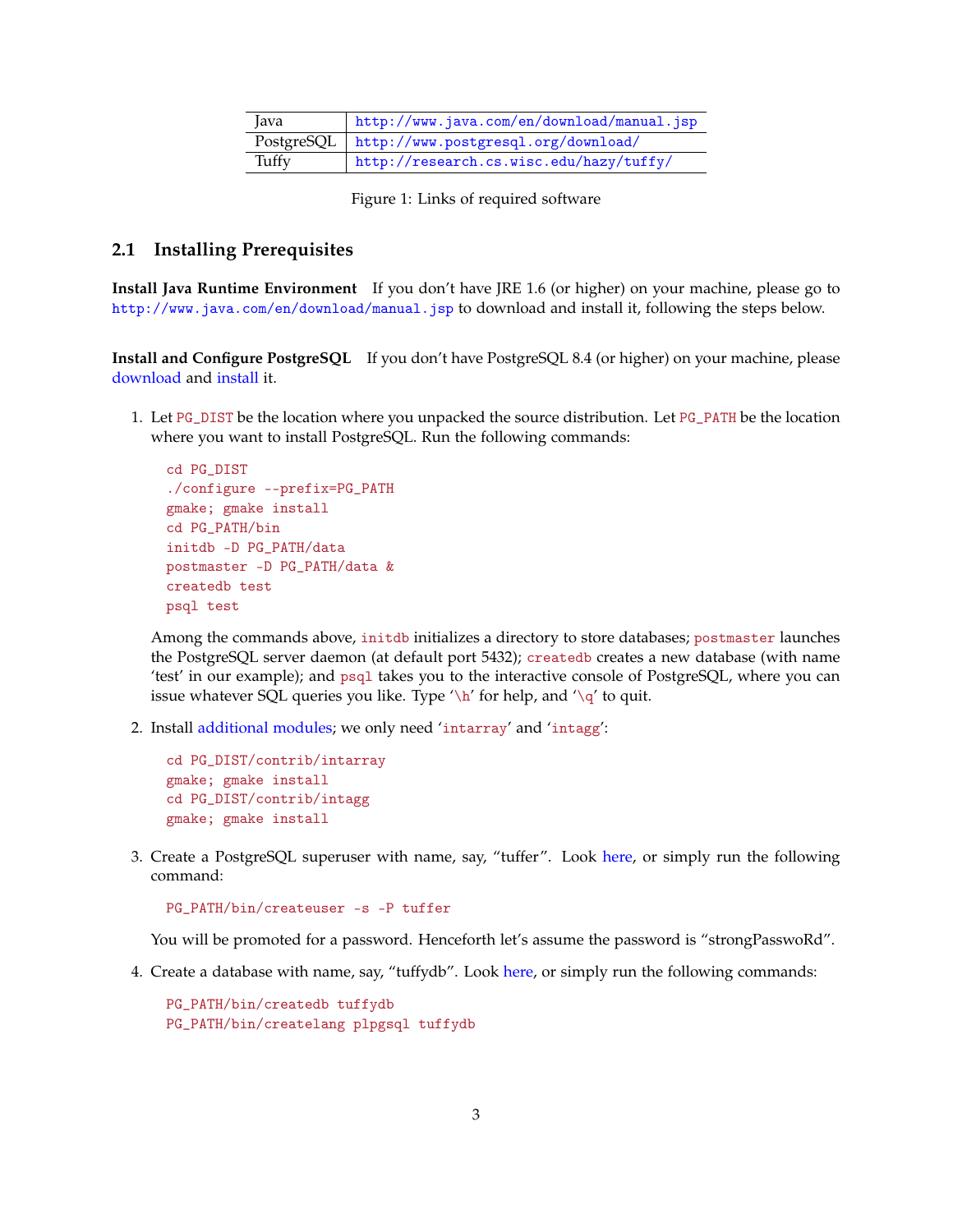## <span id="page-3-0"></span>**2.2 Configuring Tuffy**

<span id="page-3-3"></span>Download Tuffy from the [project website.](http://research.cs.wisc.edu/hazy/tuffy/) After unpacking, you should see a configuration file named "tuffy.conf" (Figure [2;](#page-3-3) lines starting with '#' are comments). The four parameters in it are all you need to configure Tuffy. They control the PostgreSQL connection and the (temporary) working directory to be used by TUFFY. TUFFY will write temporary data to both places at runtime and clean them up when finishing. The default values are shown in Figure [2.](#page-3-3)

```
# JDBC connection string; must be PostgreSQL
db_url = jdbc:postgresql://localhost:5432/tuffydb
# Database username; must be a superuser
db_username = tuffer
# The password for db_username
db_password = strongPasswoRd
# The working directory; Tuffy may write sizable temporary data here
dir_working = /tmp/tuffy-workspace
```
Figure 2: Default Configuration File

## <span id="page-3-1"></span>**3 Usage**

In this section, we first build up an impression of TUFFY with a simple example, and then provide more details on how to run inference in TuFFY. In  $\S 3.4$ , we discuss how to use TuFFY to learn weights of MLN rules given a training dataset.

## <span id="page-3-2"></span>**3.1 Hello World**

We use a simple example to illustrate how to use Turry. The input/output formats as well as command options are mostly compatible with ALCHEMY.

**Input** Conceptually, the input consists of three parts: the MLN program, the evidence, and the query (Figure [3\)](#page-4-0). The program and the evidence are each specified in one or more plain text files. The query may be specified with text files and/or the command line.

The input format of TUFFY is compatible with [that of A](http://alchemy.cs.washington.edu/user-manual/3_1Input_Files.html)LCHEMY . For example, a program file consists of predicate definitions and weighted clauses (Figure  $3a$ ). Terms that begin with a lower-case letter are variables, while those beginning with an upper-case letter are constants. Existential quantifiers are supported. We do introduce a syntactic sugar, though: A predicate definition preceded by "\*" is considered to have the closed world assumption (CWA); i.e., all ground atoms of this predicate not listed in the evidence are false. In Figure [3a,](#page-4-1) we make such an assumption with the predicate Friends. Alternatively, one may also specify CWA predicates with the "-cw" option in the command line.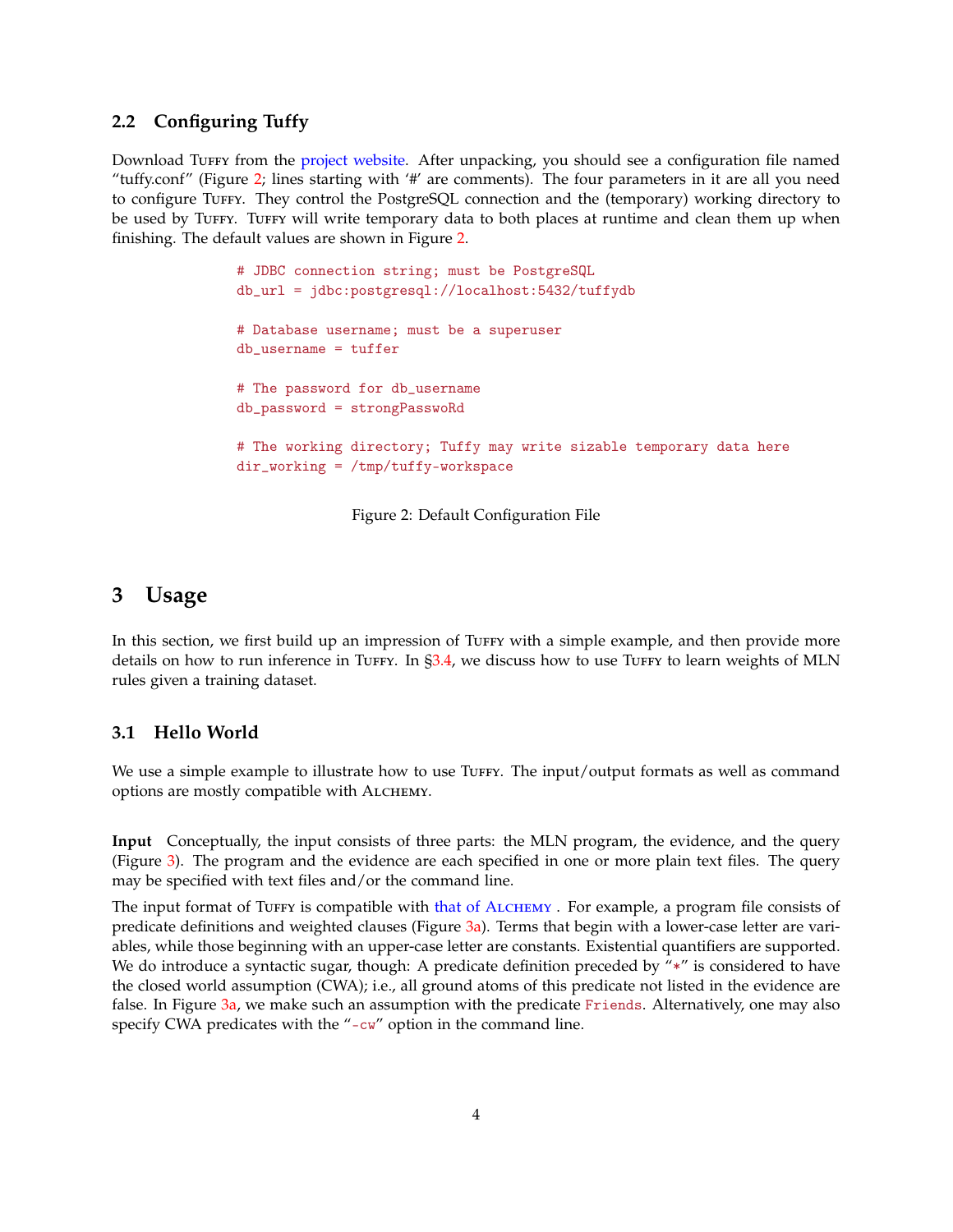<span id="page-4-4"></span><span id="page-4-1"></span><span id="page-4-0"></span>

| // Predicate definitions                       | Friends (Anna, Bob)     |           |
|------------------------------------------------|-------------------------|-----------|
| *Friends (person, person)                      | Friends (Anna, Edward)  |           |
| Smokes (person)                                | Friends (Anna, Frank)   |           |
| Cancer (person)                                | Friends (Edward, Frank) |           |
| // Rule definitions                            | Friends (Gary, Helen)   |           |
| $0.5$ !Smokes(a1) v Cancer(a1)                 | !Friends (Gary, Frank)  |           |
| 0.4 !Friends(a1,a2) v !Smokes(a1) v Smokes(a2) | Smokes (Anna)           |           |
| 0.4 !Friends(a1,a2) v !Smokes(a2) v Smokes(a1) | Smokes (Edward)         | Cancer(x) |
| (a) MLN program                                | (b) Evidence            | (c) Query |

<span id="page-4-3"></span><span id="page-4-2"></span>Figure 3: Sample Input to TUFFY

An evidence file is a list of ground atoms. Figure [3b](#page-4-2) shows a sample evidence file. Each atom is deemed to be true unless it's preceded by "!". In this particular example, the line "!Friends(Gary, Frank)" is superfluous since the predicate Friends is closed.

Suppose that our query is to determine the set of people who have cancer, which can be specified with the atom "Cancer(x)" (Figure [3c\)](#page-4-3). We can specify this query in either of the following two ways. First, we may use the command line option "-q  $\text{Cancer}(x)$ " or "-q  $\text{Cancer}$ ". Second, we may write a text file with the content "Cancer(x)" and specify "-queryFile  $fileName$ " in the command line, where  $fileName$  is the path to the text file. Sometimes the query is more complex than just a couple of atoms; in this case, the second approach can be convenient.

**Inference** There are two types of inference with MLNs: MAP inference and marginal inference. By default, TUFFY runs MAP inference to produce a most likely world; but you can use "-marginal" to instruct Tuffy to run marginal inference instead. More concretely, suppose you want to find the most likely set of people with cancer – which is MAP inference – then run the following command:

```
java -jar tuffy.jar -i samples/smoke/prog.mln -e samples/smoke/evidence.db
-queryFile samples/smoke/query.db -r out.txt
```
which would produce terminal output similar to Figure [6a.](#page-6-1) We have divided the screenshot into five segments to summarize the steps involved in this invocation of Turry: Setup, Parsing, Grounding, Inference, and Clean-up. To better understand the algorithms involved in Grounding and Inference, please read on and/or refer to the VLDB paper [\[4\]](#page-17-3). The inference result is written to "out.txt", whose content should resemble Figure [6a.](#page-6-1) This world actually has a cost 0; i.e., all rules are fully satisfied. For example, one can verify that every smoker has cancer, complying with the first rule in Figure [3a.](#page-4-1) Note that the output is a *projection* of the MAP world on the query. For example, in this particular case, even though the inference algorithm has determined that Bob and Frank are also smokers, these facts are not shown in the output file. Had the query contained both  $\text{Cancer}(x)$  and  $\text{Smokes}(x)$ , the output would also contain  $\text{Smokes}(Bob)$ and Smokes(Frank).

Alternatively, you may want to estimate the probability that each person has cancer – which is marginal inference. In this case, run

java -jar tuffy.jar -marginal -i samples/smoke/prog.mln -e samples/smoke/evidence.db -queryFile samples/smoke/query.db -r out.txt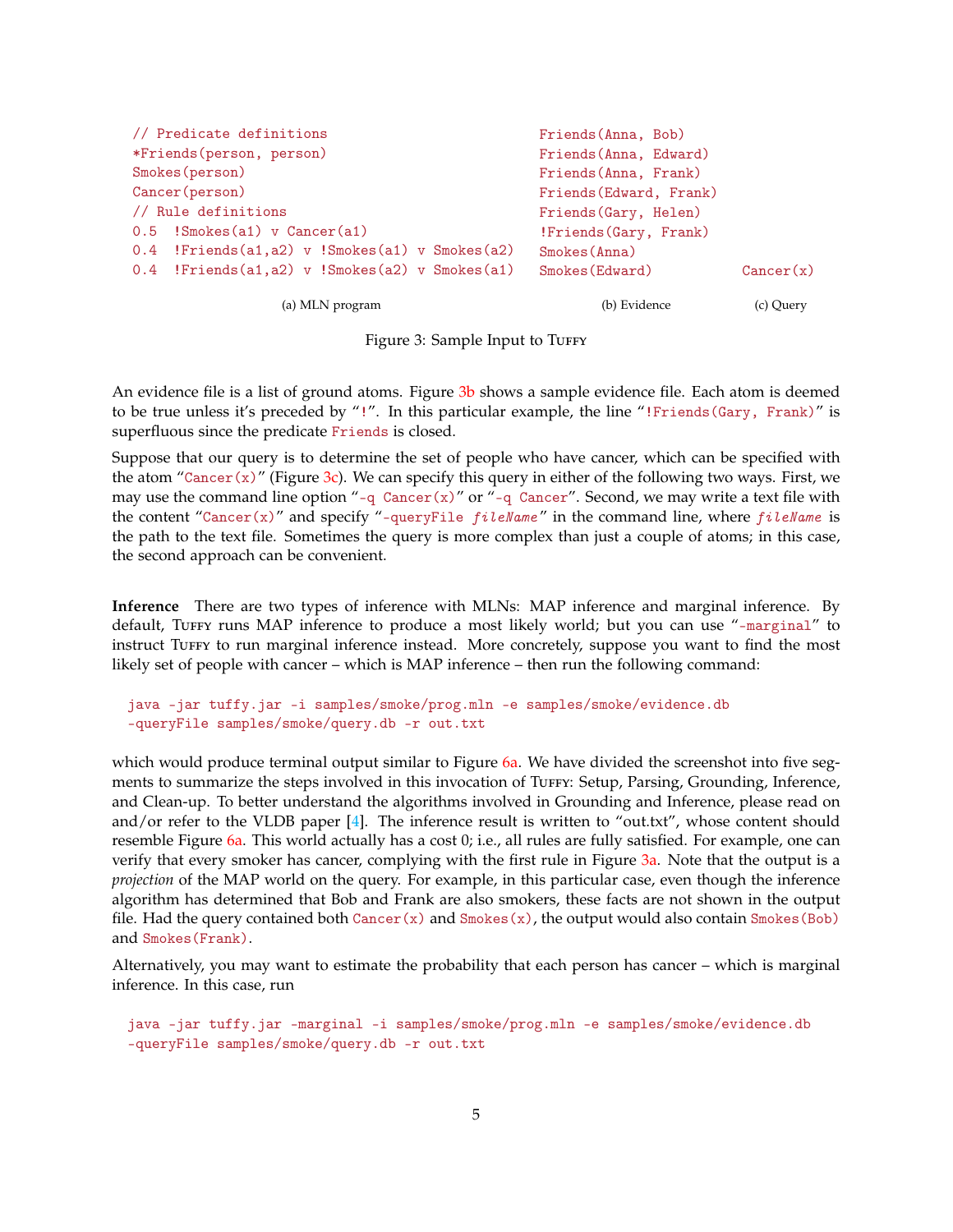| $\blacktriangledown$ Terminal<br>$\Box$ $\times$                                                      |  |
|-------------------------------------------------------------------------------------------------------|--|
| File Edit View Terminal Tabs Help                                                                     |  |
| [czhang@sebastian] (1)\$ java -jar tuffy.jar -i samples/smoke/prog.mln -e samples/smoke/evidence.db - |  |
| queryFile samples/smoke/query.db -r out.txt                                                           |  |
| *** Welcome to Tuffy 0.3!                                                                             |  |
| Database schema<br>= tuffy sebastian cs wisc edu czhang 7408                                          |  |
| Current directory = /scratch/generate screenshots/tuffy                                               |  |
| Temporary directory = /tmp/tuffy sebastian cs wisc edu czhang 7408                                    |  |
| >>> Running partition-aware inference.                                                                |  |
| >>> Connecting to RDBMS at jdbc:postgresql://localhost:5432/tuffydb                                   |  |
| >>> Parsing program file: samples/smoke/prog.mln                                                      |  |
| >>> Parsing query file: samples/smoke/query.db                                                        |  |
| >>> Parsing evidence file: samples/smoke/evidence.db                                                  |  |
| >>> Storing evidence                                                                                  |  |
| $>>$ Grounding                                                                                        |  |
| ### atoms = 6; clauses = 6                                                                            |  |
| >>> Partitioning MRF                                                                                  |  |
| >>> Running MAP inference on 4 components (grouped into 1 bucket)                                     |  |
| >>> Processing Bucket #1 (4 components)                                                               |  |
| Loading data                                                                                          |  |
| Running inference with $4$ thread(s)                                                                  |  |
| ### Best answer has cost 0.00                                                                         |  |
| >>> Writing answer to file: out.txt                                                                   |  |
| >>> Cleaning up temporary data                                                                        |  |
| Removing database schema 'tuffy sebastian cs wisc edu czhang 7408'OK                                  |  |
| Removing temporary dir '/tmp/tuffy_sebastian_cs_wisc_edu_czhang_7408'OK                               |  |
| *** Tuffy exited at 16:41:37 5/2/11 after running for [0 min, 1.591 sec]                              |  |
| [[czhang@sebastian] (2)\$                                                                             |  |

Figure 4: Terminal Output of MAP Inference using Tuffy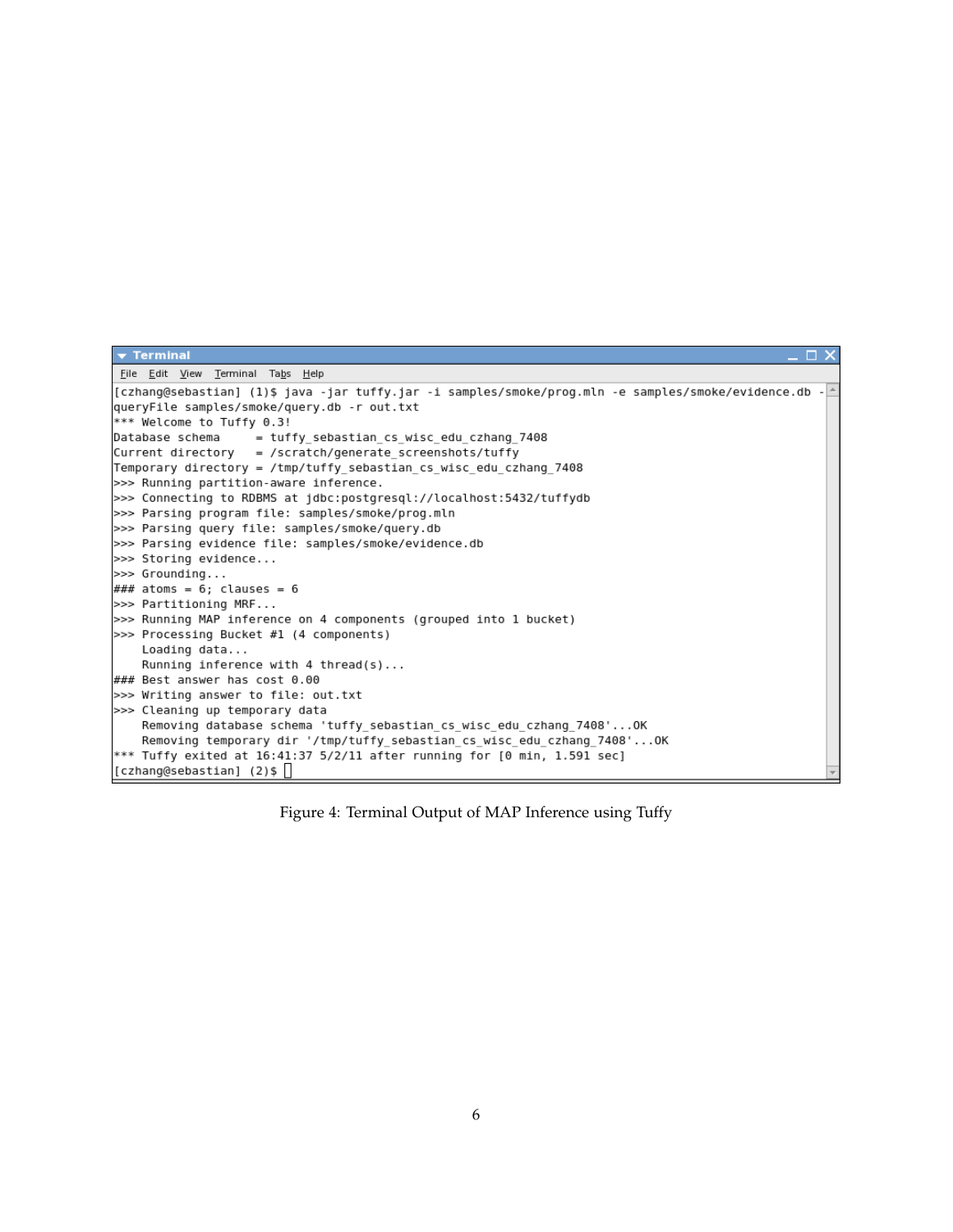```
\overline{\phantom{a}} Terminal
 File Edit View Terminal Tabs Help
[czhang@sebastian] (1)$ java -jar tuffy.jar -marginal -i samples/smoke/prog.mln -e samples/smoke/evi
dence.db -queryFile samples/smoke/query.db -r out.txt
*** Welcome to Tuffy 0.3!
                  = tuffy_sebastian_cs_wisc_edu_czhang_7520
Database schema
Current directory = /scratch/generate screenshots/tuffy
Temporary directory = /tmp/tuffy_sebastian_cs_wisc_edu_czhang_7520
>>> Running partition-aware inference.
>>> Connecting to RDBMS at jdbc:postgresql://localhost:5432/tuffydb
>>> Parsing program file: samples/smoke/prog.mln
>>> Parsing query file: samples/smoke/query.db
>>> Parsing evidence file: samples/smoke/evidence.db
>>> Storing evidence...
>>> Grounding...
\# \# \# atoms = 6; clauses = 6
>>> Partitioning MRF...
>>> Running marginal inference on 4 components (grouped into 1 bucket)
>>> Processing Bucket #1 (4 components)
   Loading data...
   Running inference with 4 thread(s)...
>>> Writing answer to file: out.txt
>>> Cleaning up temporary data
    Removing database schema 'tuffy_sebastian_cs_wisc_edu_czhang_7520'...OK
    Removing temporary dir '/tmp/tuffy_sebastian_cs_wisc_edu_czhang_7520'...OK
*** Tuffy exited at 16:43:06 5/2/11 after running for [0 min, 1.698 sec]
[czhang@sebastian] (2)$
```


<span id="page-6-1"></span>Cancer(Anna) Cancer(Bob) Cancer(Edward) Cancer(Frank) (a) Output of MAP inference 0.75 Cancer(Edward) 0.65 Cancer(Anna) 0.50 Cancer(Bob) 0.45 Cancer(Frank) (b) Output of marginal inference

<span id="page-6-3"></span>Figure 6: Sample Output of TUFFY

which would produce a screenshot like Figure [5](#page-6-2) and an output file "out.text" with content similar to Figure [6b.](#page-6-3) The numbers before each atom are the estimated marginal probabilities. Atoms absent from the output have probability 0.

## <span id="page-6-0"></span>**3.2 Tuffy Programs**

A Tuffy program is a text file consisting of two sections: predicates and rules. Besides MLN rules – which are first-order clauses with weights – Turfy also supports two other types of rules: Datalog rules and *scoping rules*.

**Predicate Schema** The first section of a TUFFY program – the (predicate) schema – consists of a list of predicate declarations. For example, lines 2-4 in Figure [3a](#page-4-1) specify three predicates: Friends, Smokes, and Cancer. Each predicate declaration specifies a predicate name with a list of argument *types*. Each type is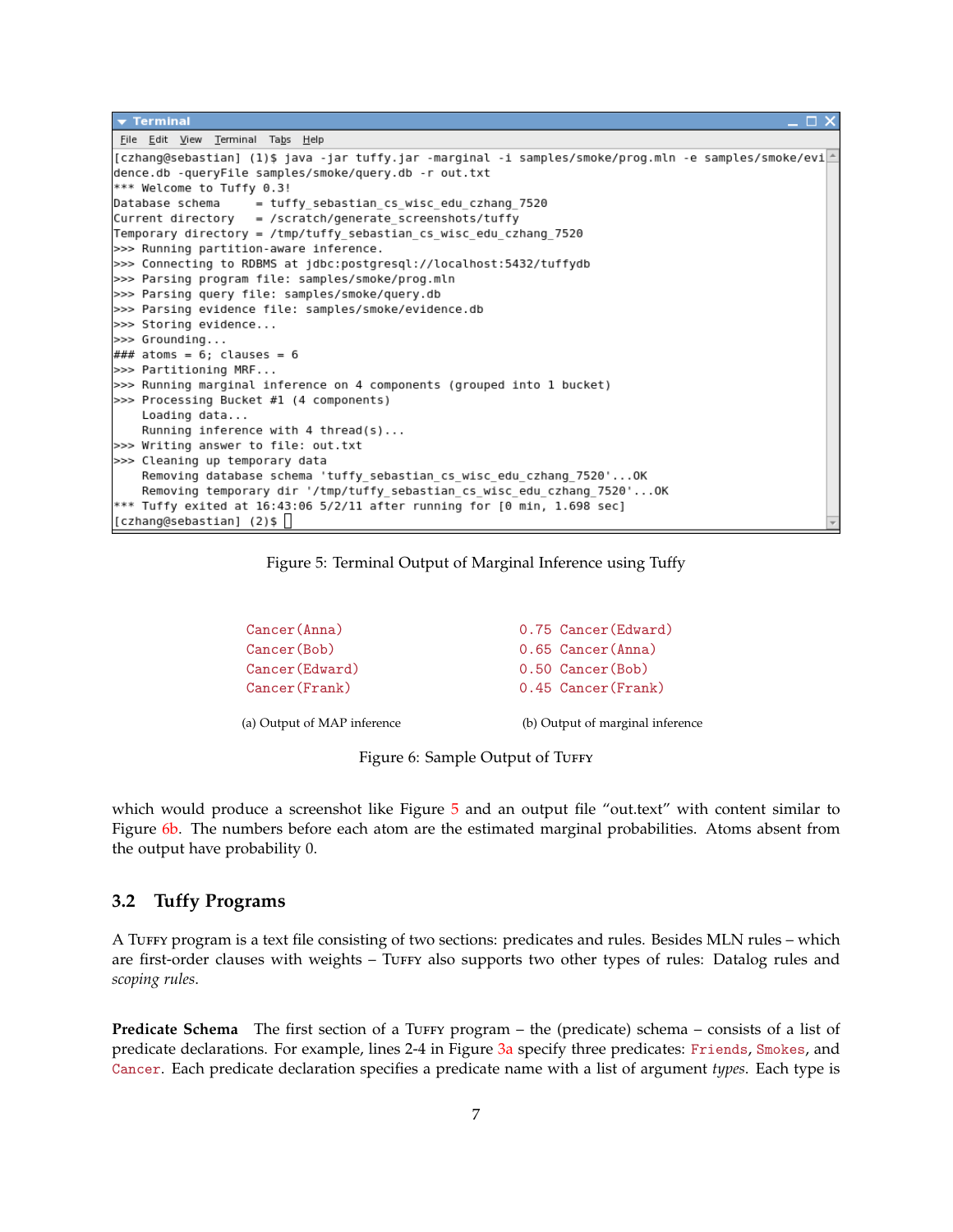$p(x,y), q(y,z) \Rightarrow s(x,z)$ . 2  $!p(x,y)$  v  $!q(y,z)$  v  $s(x,z)$  $-1$  p(x,y) =>  $!q(y,z)$  v s(x,z) 3 EXIST y student(x) => advisedBy(x,y)

Figure 7: MLN rules

<span id="page-7-0"></span>supported by a set of constants that is populated by the corresponding predicate arguments in the rules and the evidence. For example, in the example above, we have only one type (i.e., person) containing a set of person names ({Anna, Edward, Helen, ...}). Optionally, you may give each argument a unique<sup>2</sup> name that is more meaningful and that can be used to differentiate arguments of the same type; e.g., Friends(person a, person b). A predicate declaration may be preceded by an asterisk to indicate that the predicate is *closed* – i.e., tuples of this predicate absent from the evidence file are considered false. In contrast, for an *open* predicate, such tuples are considered to have *unknown* truth values. Full-evidence predicates should always be closed.

**Key Constraints** Many applications requires key dependencies among the argument of a predicate. For example, we may use the predicate POS(sentence, position, tag) for part-of-speech tags. Naturally, we require that each position in a sentence can have only one tag. To enforce this constraint, we can declare POS(sentence, position, tag!). In general, the subset of arguments not annotated with ! form a *possible-world key*; i.e., true atoms in a possible world cannot have identical values on those arguments.

The second section of a TuFFY program is a list of rules, where each rule may be an MLN rule, a Datalog rule, or a *scoping rule*. Furthermore, those rules may be augmented with *conditions*, which are boolean expressions over the variables and constants in the rule. To construct conditions, TUFFY comes with a library of common numeric/string/boolean functions that are listed in Appendix [A.](#page-19-2)

**MLN Rules** An MLN rule can be either *soft* or *hard*. Both soft rules and hard rules contain a first-order logic formula. In soft rules, the formula is preceded by a real number (positive or negative), which is called the *weight*; in hard rules, the formula is followed by a period mark, indicating a weight of  $+\infty$ . The formula may be in clausal form or an implication. Note that we require that all formulas be able to be transformed into the clausal form  $1_1 \text{ v } 1_2 \text{ v } \cdots \text{ v } 1_n$  where  $1_i$  are literals. As such, an acceptable implication formula must be in the form  $p_1$ ,  $p_2$ ,  $\cdots$ ,  $p_m \implies q_1 \vee q_2 \vee \cdots \vee q_n$ ; i.e., the antecedent must be a conjunction and the consequent must be a disjunction. Variables in a formula may be existentially quantified using the keyword EXIST. See Figure [7](#page-7-0) for some example MLN rules. Note that the formulas in the first three rules are equivalent.

The arguments in a literal may be either a variable or a constant. Variables start with a lower-case letter. A constant either 1) starts with a capital letter; 2) is a number; or 3) is a double-quoted string. A doublequoted string may contain escaped characters, e.g.  $\t, \t, \t, \t, \t, \t$ , and  $\n$ . Internally, all constants are stored as strings, and dynamic type cast is used to evaluate the built-in numeric/string functions and operators.

**Parameterized Weights** As a syntactic sugar, TUFFY allows you to embed the rule weight in the rule itself. For example, suppose we want to use multi-class logistic regression (LR) to predicate POS tags. As shown in Figure [8,](#page-8-0) we can use the relation Confidence to store the LR parameters in the field  $wgt$  (which must be of the built-in type float\_). Then we can use one MLN rule to express the LR model.

<sup>2</sup>among all arguments of this predicate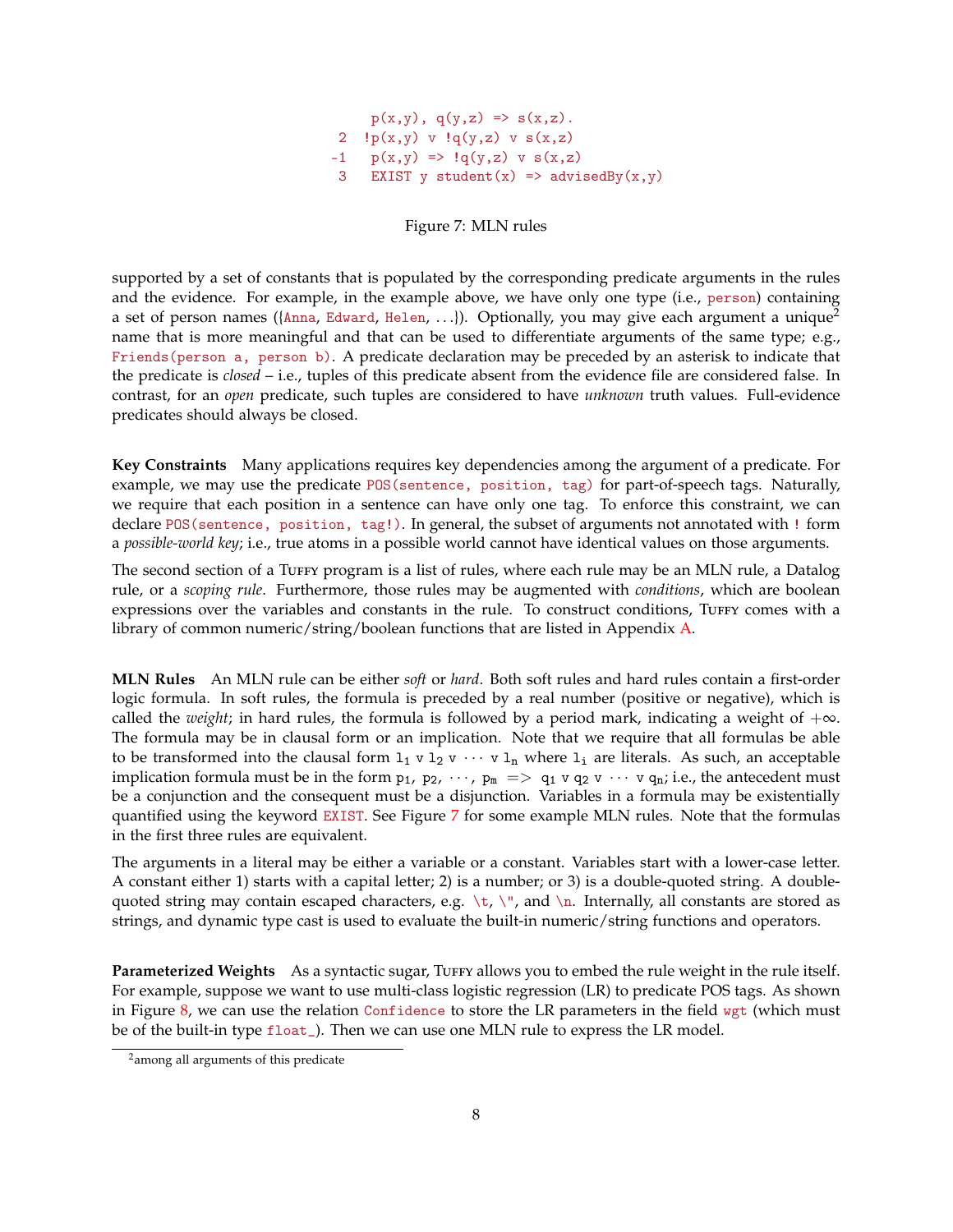```
*Tokens(sentence, position, word)
*Confidence(word, tag, float_ wgt)
POS(sentence, position, tag!)
wgt: Tokens(s, p, w), Confidence(w, t, wgt) => POS(s, p, t)
```
Figure 8: Parameterized wights for MLN rules

```
3 phrases(pid, str), personName(n), [contains(str,n)] => isaPerson(pid)
2 teamScore(t1, s1), teamScore(t2, s2), s1 > s2 => winner(t1)
8 teamScore(t, s), [s % 2 = 1 AND floor(sqrt(s)) = 0] => goodTeam(t)
users(uid, name, hashedPswd), easyPasswords(p), [md5(hashedPswd) = p] => cracked(name, p).
```
Figure 9: MLN rules with conditions

**Conditions** Besides literals, an MLN rule may also have *conditions*, which are arbitrary boolean expressions using NOT, AND, and OR to connect atomic boolean expressions. An atomic boolean expression can be an arithmetic comparison (e.g.,  $s1 > s2 + 4$ ) or a boolean function (e.g., contains(name, "Jake")). Furthermore, the functions can be nested, e.g., endsWith(lower(trim(name)), "jr."). Note that all the variables in a boolean expression must appear in some literal in the same formula. A condition can appear as the last component in either the antecedent (if any) or the consequent, and must be enclosed with a pair of brackets. If a condition is an arithmetic comparison, however, it can appear naked (i.e., without the brackets) after all literals and before the bracketed condition (if any) in either the antecedent (if any) or the consequent. Figure [9](#page-8-1) contain some sample MLN rules with conditions.

**Datalog Rules** TUFFY also supports Datalog rules. For example, in the last rule in Figure [9,](#page-8-1) if both users and easyPasswords are evidence predicates, then it's more appropriate to replace it with the Datalog rule as shown in the first line in Figure [10.](#page-8-2) On the other hand, if teamScore is a predicate with uncertainties, then the two teamScore rules in Figure [9](#page-8-1) cannot be converted to Datalog rules. When executing a Datalog rule, TuFFY issues a SQL query to generate tuples for the head predicate that are absent from the evidence, marking them as true evidence.

A Datalog rule is essentially a conjunctive query. If a body literal is positive (resp. negative), Tuffy takes all true (resp. false) evidence for the corresponding predicate. The SQL query is generated by joining those evidence tuples subject to variable binding and conditions in the body. Sometimes one may wish to join all the materialized tuples of a literal regardless of their truth values; to do that, precede the body literal with +.

If there are multiple Datalog rules for the same head predicate, TUFFY takes the union of the query results from each rule. Rules are executed sequentially in the same order as they appear in the program file.

**Scoping Rules** By default, the complete set of tuples (i.e., ground atoms) for a predicate is the cross product of its argument types. (The truth value of each tuple can be either true, false, or unknown.)

```
cracked(name, p) :- users(uid, name, hashedPswd), easyPasswords(p), [md5(hashedPswd) = p].
phraseSent(phrase, sentence) :- location(article, para, sentence, phrase).
```
Figure 10: Datalog rules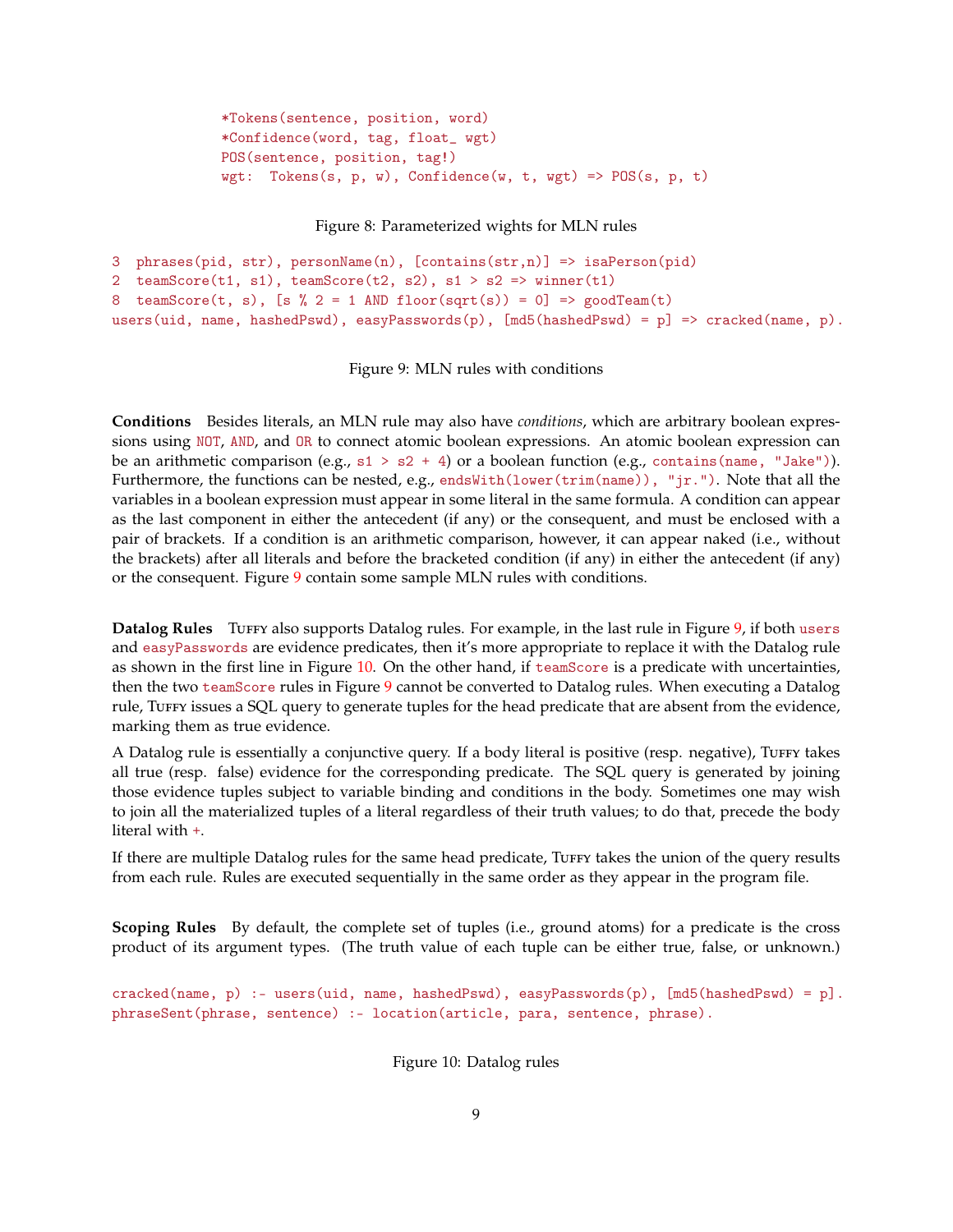isaPerson(art, para, sent, ph) := nounPhrases(ph), location(art, para, sent, ph). gameWinner(team, game) := teamMentions(article, team), gameMentions(article, game).

#### Figure 11: Scoping rules

However, oftentimes we only intend to model a far smaller set of tuples than the cross product – which is the case, e.g., when there are functional dependencies among the arguments. For example, consider the predicate declaration isaPerson(article, paragraph, sentence, phrase) which represents the set of phrases deemed to refer to a person. Suppose the last argument (of type phrase) is the key of this predicate; i.e., given an assignment to the last argument, the other three arguments are fixed. Then we'd like there to be a total of |{phrases}| tuples for isaPerson. However, unaware of this dependency, by default Tuffy would consider a total of  $|\{\text{articles}\}\times|\{\text{parameters}\}\times|\{\text{sentences}\}\times|\{\text{phrases}\}\|$  tuples, which would explode in no time!

We call this issue the *scoping* problem of MLN predicates. To prevent TuFFY from generating unsensible tuples, the user can provide *scoping rules* to limit the scope of tuples for predicates like isaPerson. Scoping rules have the same syntax as Datalog rules, except that  $:-$  is replaced with  $:=$ . Tuffy generates the same SQL query as with Datalog rules, but mark the new tuples as unknown (false if the head predicate is closed) instead of true. To mark the new tuples as unknown even if the head predicate is closed, precede the head with +.

As with Datalog rules, scoping rules are also executed sequentially. Each time a scoping rule is executed, new tuples non-existent in the (head) predicate table are appended to the predicate table.

## <span id="page-9-0"></span>**3.3 Data Files**

In this section, we describe the input format to TuFFY in more details.

#### <span id="page-9-1"></span>**3.3.1 Evidence**

To perform MLN inference with TuFFY, the user need to provide one or more evidence files with the -e command option. Each evidence file consists of a list of atoms. If an atom is preceded by !, then this atom is false; otherwise it is true. Those atoms are *hard evidence*.

**Soft Evidence** In addition to hard evidence, the user may also provide *soft evidence* by preceding an atom with a float number between 0.0 and 1.0. Intuitively, this number can be seen as the prior probability that the atom is true. To incorporate such prior probabilities into the MLN semantics, a soft evidence with probability *p* is internally treated as an MLN rule with the formula being the same atom, and the log odds weight ln  $\frac{p}{1-p}$ .

#### <span id="page-9-2"></span>**3.3.2 Queries**

The user shall also provide a set of query atoms via one or more query files ("-queryFile") and/or via the command line  $($ "-q").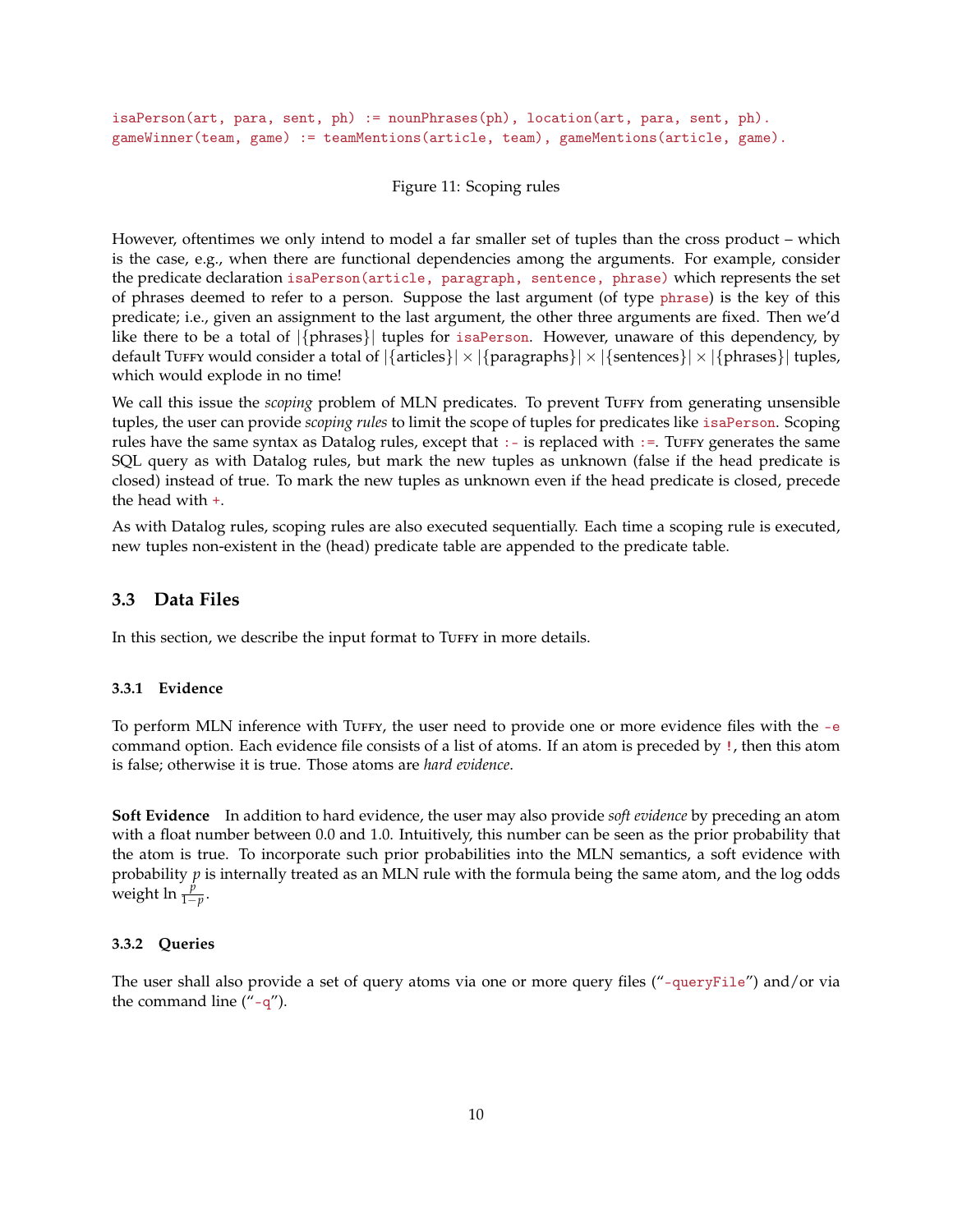#### <span id="page-10-2"></span><span id="page-10-0"></span>**3.3.3 Output**

The user should specify an output file with "-r" or "-o", to which the inference results will be written. As we have seen in the Cancer example, the output of MAP inference is a list of true ground atoms, while the output of marginal inference is the estimated probabilities of ground atoms (leaving out those with probability 0).

## <span id="page-10-1"></span>**3.4 Weight Learning**

Weight learning takes as input a training dataset and an MLN program without weight; it tries to compute the optimal weights of the MLN rules by maximizing the likelihood of the training data. Tuffy implements the Diagonal Newton discriminative learner as described in Lowd and Domingos [\[3\]](#page-17-4).

Similar to inference, weight learning also takes as input an MLN program, evidence, and query. The difference is that  $(1)$  the supplied weights of MLN rules will be ignored by TUFFY; and  $(2)$  the evidence should specify a fully instantiated world – i.e., it should provide the "answer" to the query.

The clauses in the MLN program should be assigned a non-zero weight if you do not want Tuffy to ignore them while learning. However, the exact value of these weights does not matter, because Tuffy will learn a better one for you. So just assigning 1s to all of them will be fine.

The query atoms in the query file will not be inferred, instead they mark a subset of evidences to which you want the resulting MLN fits.

All atoms in the evidence file matching your query atoms will be considered as training data. Atoms not matching your query will be considered as regular evidences. You only need to provide positive atoms, and other atoms not appearing will be regarded as negative atoms.

An example can be found in bench/rc1000/. In these files, all the Category( $\dots$ ) atoms in the evidence file will be treated as training data. To learn the weights for this program, run

```
java -jar tuffy.jar -learnwt -i samples/rc1000/prog.mln -e samples/rc1000/evidence.db
-queryFile samples/rc1000/query.db -r out.txt -mcsatSamples 50 -dMaxIter 100
```
The option -learnwt indicates that TUFFY will run in the learning mode. The option -dMaxIter 100 means that Tuffy will run at most 100 iterations. A screenshot of running weight learning can be found in Figure [12.](#page-11-0)

Figure [13](#page-12-0) lists the resulting output file of weight learning on the rc1000 dataset. This file consists of two weight assignments. The first group is the average weights over all iterations. This is used to combat overfitting. The second group, which is commented by default, is the weights found at the maximum (i.e., at the last iteration). Either of these alternatives can be used as learning result.

**Comments:** The user is expected to note that, learning is often slower a process than inference. This is because there can be more than hundreds inference invocations while learning. Although decreasing the value of -mcsatSamples may reduce the required time of each iteration, setting too small value may need more iterations for the learner to converge. This, therefore, may increase the total learning time or potentially influence the learning quality. We recommend the user to provide smaller MLN world because we find empirically that a well sampled smaller world can achieve similar weights as a larger world using much less time.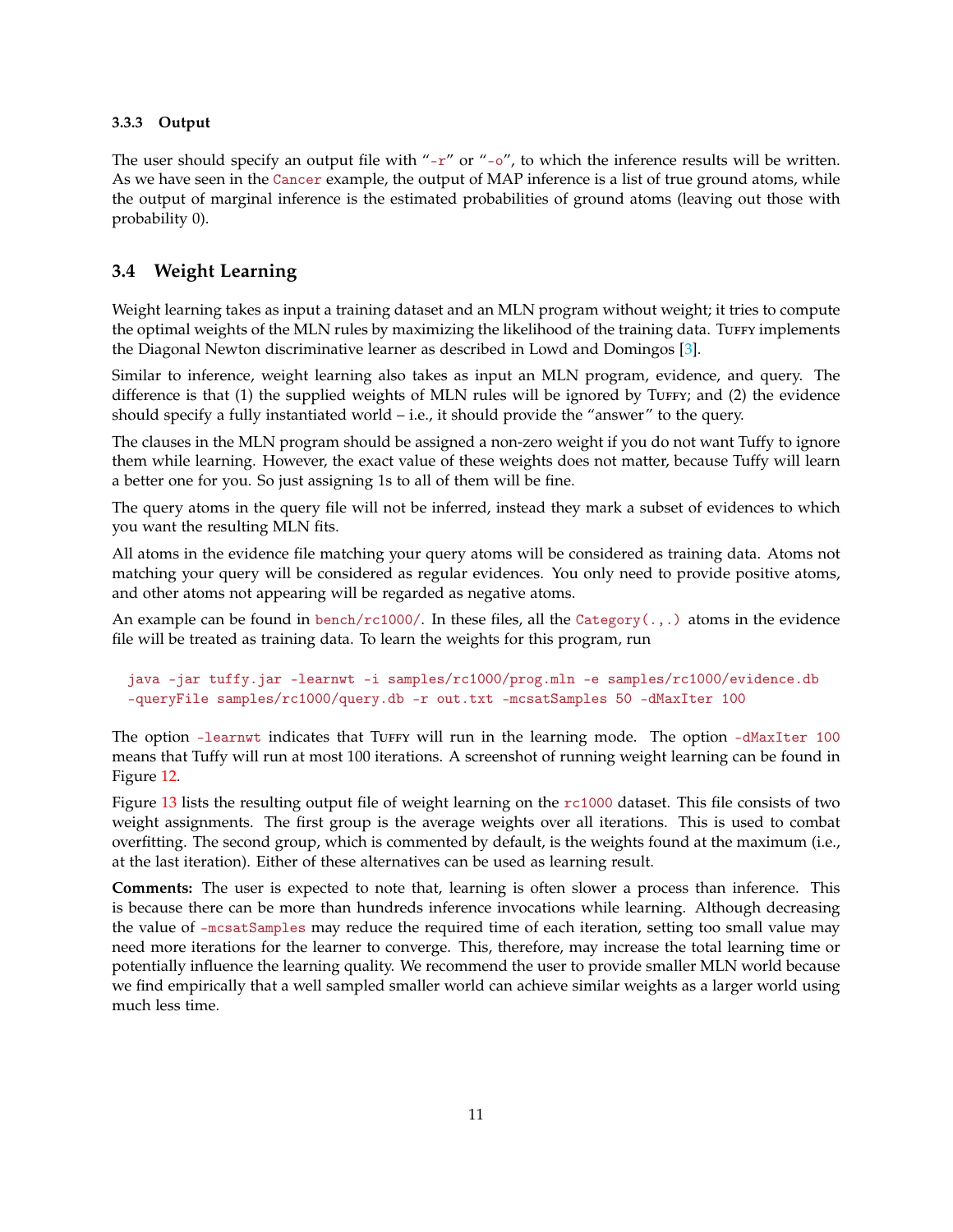```
\blacktriangledown Terminal
                                                                                                  \overline{\mathbf{x}}ш
File Edit View Terminal Tabs Help
[czhang@sebastian] (1)$ java -jar tuffy.jar -learnwt -i samples/smoke/prog.mln -e samples/smoke/evid
ence.db -queryFile samples/smoke/query.db -r out.txt -mcsatSamples 50 -dMaxIter 1
*** Welcome to Tuffy 0.3!
Database schema
                  = tuffy_sebastian_cs_wisc_edu_czhang_7595
Current directory = /scratch/generate_screenshots/tuffy
Temporary directory = /tmp/tuffy_sebastian_cs_wisc_edu_czhang_7595
>>> Learning clause weight with MC-SAT.
>>> Connecting to RDBMS at jdbc:postgresql://localhost:5432/tuffydb
>>> Parsing program file: samples/smoke/prog.mln
>>> Parsing query file: samples/smoke/query.db
>>> Parsing evidence file: samples/smoke/evidence.db
>>> Storing evidence...
>>> Grounding...
\# \# \# atoms = 6; clauses = 6
################INIT. WEIGHT#################
       4.998750416509929E-4:2/2
1.0!Smokes(v0) v Cancer(v0)
2.0-12.611537753638338:3/0!Friends(v0, v1) v !Smokes(v0) v Smokes(v1)
>>> Iteration Begins...
>>> Running MC-SAT for 50 samples...
DELTA = 0.10616975503770726
DELTA3 = 3.499592761329722
ALPHA = 0.0033903942706066136
LAMBDA = 100.0################ITERATION + 0#################
1.0-0.004783952265271335 smaller -0.002142038611810171 0.84->2
2.0-12.57940040417109
                              larger -12.595469078904713
                                                               0.04 - > 0################FINAL WEIGHT#################
       -0.004783952265271335 - 0.0021420386118101710.84 - > 21.0-12.57940040417109
                               -12.595469078904713
                                                       0.04 - 0.02.0
>>> Writing answer to file: out.txt
>>> Cleaning up temporary data
   Removing database schema 'tuffy sebastian cs wisc edu czhang 7595'...OK
   Removing temporary dir '/tmp/tuffy_sebastian_cs_wisc_edu_czhang_7595'...0K
*** Tuffy exited at 16:44:10 5/2/11 after running for [0 min, 1.364 sec]
[czhang@sebastian] (2)$ \Box
```
Figure 12: Terminal Output of Weight Learning using Tuffy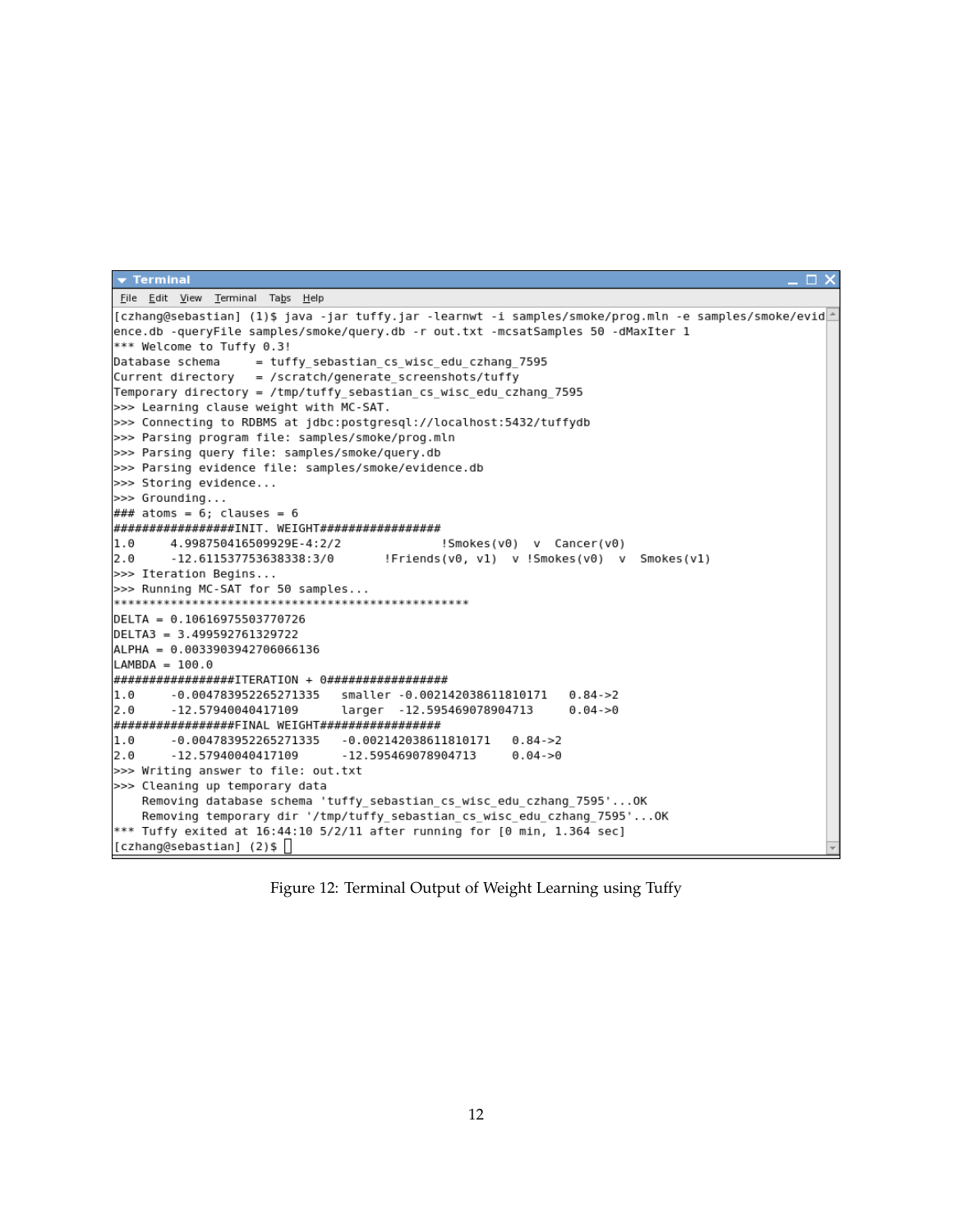<span id="page-12-0"></span>

|           | /////////////AVERAGE WEIGHT OF ALL THE ITERATIONS///////////////               |
|-----------|--------------------------------------------------------------------------------|
| 0.158     | !wrote(v0, v1) v !wrote(v0, v2) v category(v1, v3) v !category(v2, v3) //1.0   |
| 0.5338    | !refers(v0, v1) v category(v1, v2) v !category(v0, v2) //2.0                   |
| 0.6636    | $\text{!refers}(v0, v1)$ v category(v0, v2) v $\text{!category}(v1, v2)$ //3.0 |
| 7.91      | sameCat(v0, v1) v !category(v2, v1) v !category(v2, v0) //4.0                  |
| $-0.0534$ | category(v0, Networking) $//5.1$                                               |
| $-0.8758$ | category(v0, HumanComputerInteraction) //5.10                                  |
| $-0.0534$ | $category(v0, Networking)$ //5.11                                              |
| 0.8018    | $category(v0, Programming)$ //5.2                                              |
| 0.5143    | category (v0, OperatingSystems) //5.3                                          |
| $-1.5975$ | $category(v0, Hardware and Architecture)$ //5.4                                |
| 0.466     | category(v0, DataStructuresAlgorithmsandTheory) //5.5                          |
| $-1.1965$ | $category(v0, Encryption and Compression)$ //5.6                               |
| $-1.4175$ | $category(v0, InformationRetrieval)$ //5.7                                     |
| $-0.2061$ | category( $v0$ , Databases) //5.8                                              |
| 1.1559    | category(v0, ArtificialIntelligence) //5.9                                     |

//////////////WEIGHT OF LAST ITERATION//////////////

| // 0.1518          | !wrote(v0, v1) v !wrote(v0, v2) v category(v1, v3) v !category(v2, v3) //1.0 |
|--------------------|------------------------------------------------------------------------------|
| 1/0.309            | !refers(v0, v1) v category(v1, v2) v !category(v0, v2) //2.0                 |
| 1/0.4983           | !refers(v0, v1) v category(v0, v2) v !category(v1, v2) $//3.0$               |
| 1/3.3875           | sameCat(v0, v1) v !category(v2, v1) v !category(v2, v0) //4.0                |
| 1/0.6662           | category(v0, Networking) //5.1                                               |
| // 0.4361          | category(v0, HumanComputerInteraction) //5.10                                |
| 1/0.6662           | category $(v0, \text{Networking})$ //5.11                                    |
| // 1.937           | $category(v0, Programming)$ //5.2                                            |
| 1/1.7944           | $category(v0, \text{OperatingSystems})$ //5.3                                |
| $1/ -0.3188$       | category(v0, HardwareandArchitecture) //5.4                                  |
| $\frac{1}{1.6255}$ | category(v0, DataStructuresAlgorithmsandTheory) //5.5                        |
| 1/0.1284           | category(v0, EncryptionandCompression) //5.6                                 |
| $// -0.0385$       | $category(v0, InformationRetrieval)$ //5.7                                   |
| 1/1.1474           | $category(v0, Database)$ //5.8                                               |
| 1/2.0739           | $category(v0, Artificial Intelligence)$ //5.9                                |
|                    |                                                                              |

Figure 13: Sample Result of Tuffy Learning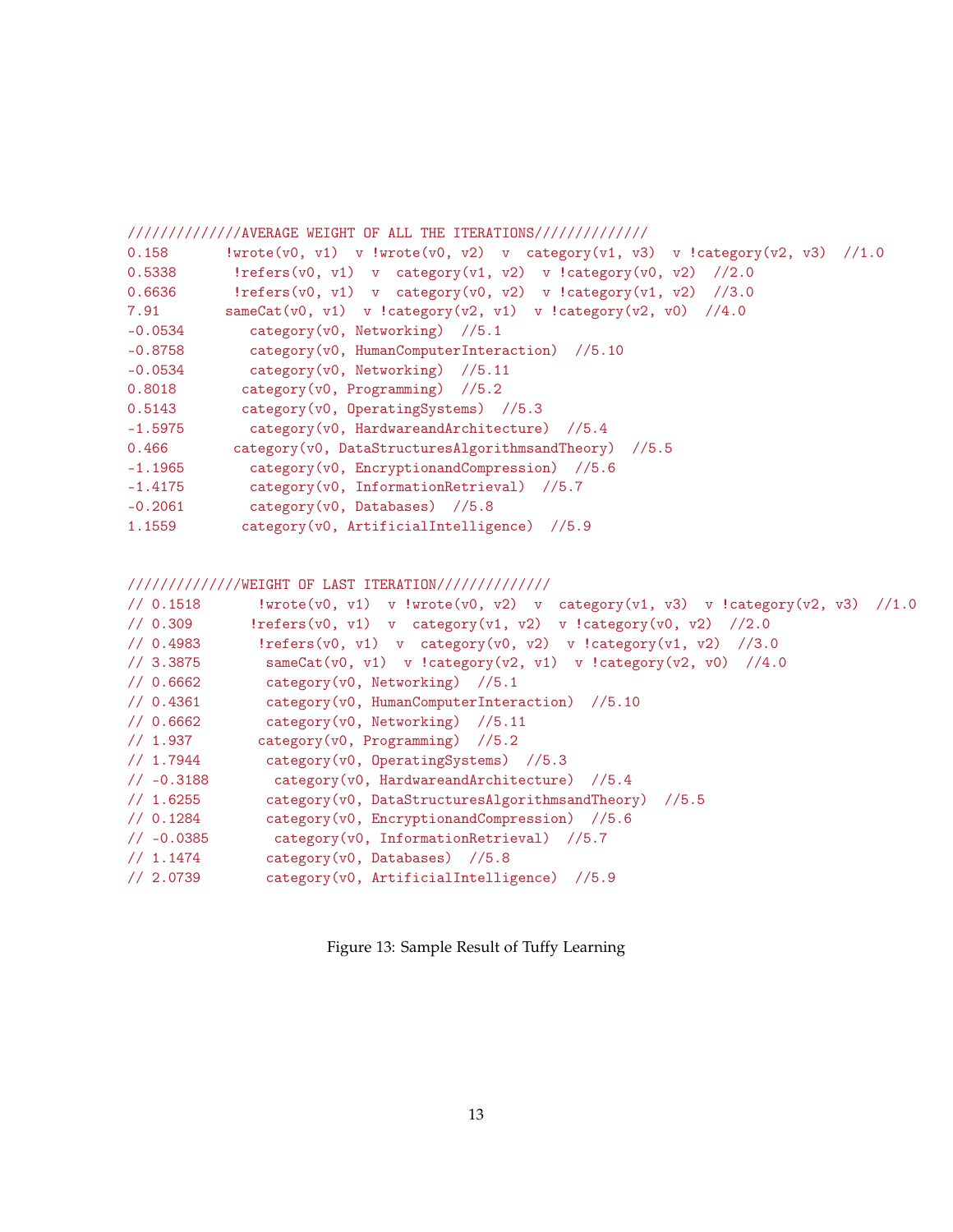<span id="page-13-0"></span>USAGE: -activateAll : Mark all unknown atoms as active during grounding. -conf VAL : Path of the configuration file. Default='./tuffy.c onf' -cw (-closedWorld) VAL : Specify closed-world predicates. Separate with comma. -dMaxIter N : Max number of iterations for learning. DEFAULT=500 -db VAL : The database schema from which the evidence is loaded. -dbNeedTranslate : Whether we can directly use tables in this DB schema. See -db option. -dontBreak : Forbid WalkSAT steps that would break hard clauses. DEFAULT=FALSE -dribble VAL : File where terminal output will be written to. -dual : Run both MAP and marginal inference. Results will be written to \$out\_file.map and \$out\_file.marginal respectively. -e (-evidence) VAL : REQUIRED. Input evidence file(s). Separate with comma. -gz : Compress output files in gzip. -help : Display command options. -i (-mln) VAL : REQUIRED. Input MLN program(s). Separate with comma. -keepData : Keep the data in the database upon exiting. -learnwt : Run Tuffy in discriminative weight learning mode. -lineHeader VAL : Precede each line printed on the console with this string. -marginal : Run marginal inference with MC-SAT. -maxFlips N : Max number of flips per try. Default=[#atoms] X 10 -maxTries N : Max number of tries in WalkSAT. Default=1 -mcsatParam N : Set x; each step of MC-SAT retains each non-violated clause with probability 1-exp(-|weigh  $t$  | \*x). DEFAULT=1. -mcsatSamples N : Number of samples used by MC-SAT. Default=20. -minProb N : Mininum probability for output of marginal inference. -nopart : Disable MRF partitioning. (Partitioning is enabled by default.) -o (-r, -result) VAL : REQUIRED. Output file. -printResultsAsPrologFacts : print Results As Prolog Facts. -psec N : Dump MCSAT resluts every [psec] seconds. -q (-query) VAL : Query atom(s). Separate with comma. -queryFile VAL : Input query file(s). Separate with comma. -threads N : The max num of threads to run in parallel. Default = #available processors -timeout N : Timeout in seconds. -verbose N : Verbose level (0-3). Default=0

Figure 14: Command line options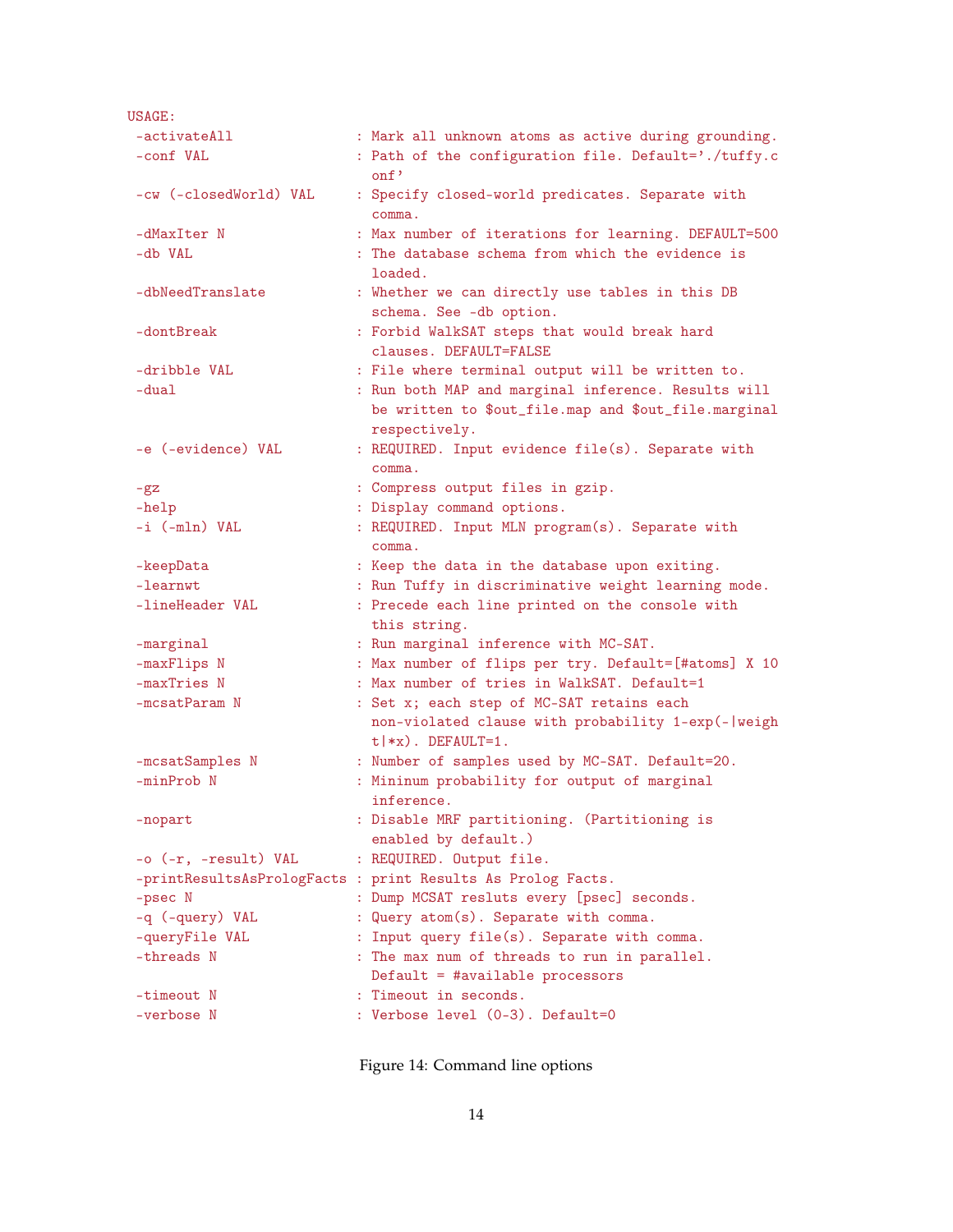<span id="page-14-6"></span>

Figure 15: Example of clause normalization

## <span id="page-14-0"></span>**3.5 Command Options**

Figure [14](#page-13-0) lists the command options of TUFFY. Note that three of them are required: the program, the evidence, and the output file.

## <span id="page-14-1"></span>**4 Tuffy Internals**

TUFFY is implemented in Java and relies on PostgreSQL. The source depends on the following libraries: [ANTLR 3,](http://www.antlr.org/) [PostgreSQL JDBC4,](http://jdbc.postgresql.org/) [Args4J,](https://args4j.dev.java.net/) and [JUnit 4.](http://www.junit.org/) The Java doc can be found at [http://research.cs.](http://research.cs.wisc.edu/hazy/tuffy/) [wisc.edu/hazy/tuffy/](http://research.cs.wisc.edu/hazy/tuffy/).

### <span id="page-14-2"></span>**4.1 Representations**

#### <span id="page-14-3"></span>**4.1.1 Symbols**

As a standard practice, Tuffy uses a symbol table to convert all logic constants into integer IDs. Since the constants in MLNs are typically typed, we also keep track of constant type information; note that a constant may be shared by multiple types.

#### <span id="page-14-4"></span>**4.1.2 Program**

Tuffy *consolidates* MLN clauses of the same pattern. This is motivated by the fact that many real-world MLNs could contain thousands or more clauses with only a handful of patterns. If we process (e.g., grounding) each clause separately, the SQL queries issued by TUFFY would incur substantial amount of overhead. Consequently, we want to represent them in compact forms – by "consolidating" clauses of the same pattern. This is done by "*lifting*" the constants together with the weight as "*meta-variables*". As such, we can represent clauses of the same pattern with a table that stores instantiations of those meta-variables. Figure [15](#page-14-6) illustrates this process.

#### <span id="page-14-5"></span>**4.1.3 Data**

Tuffy uses PostgreSQL to store input data and intermediate data (e.g., the ground Markov network). Specifically, we create a *symbol table*, one table for each type, and one table for each predicate. The symbol table has the schema Constants(INT cid, STRING symbol) and stores the map between constants and their assigned IDs. A type table has the schema Type\_typeName (INT cid), and stores the constant IDs that belong to this type (see . A predicate table has the schema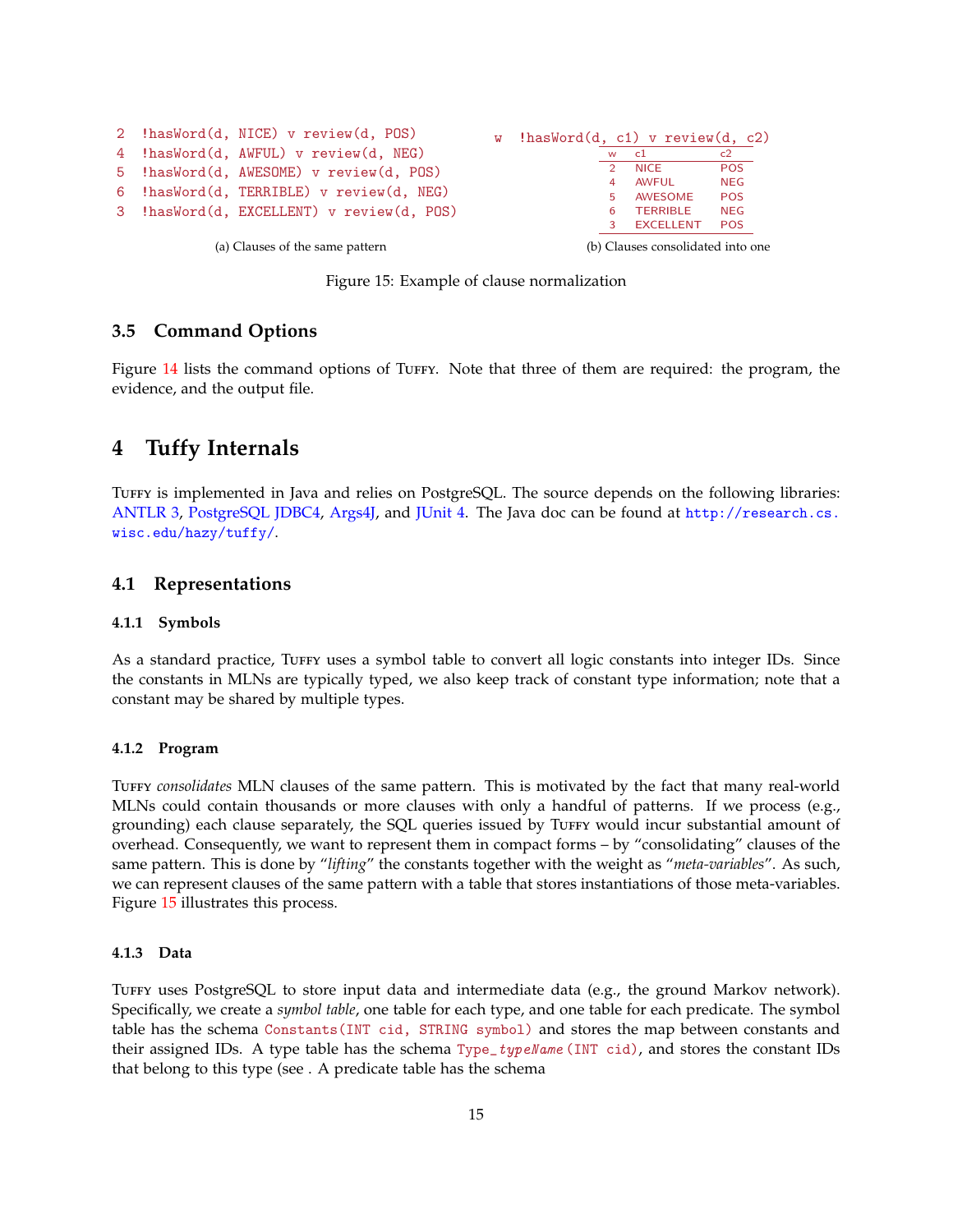<span id="page-15-3"></span><span id="page-15-1"></span>

| cid              | symbol     |    |         |                                          |    |                                  |
|------------------|------------|----|---------|------------------------------------------|----|----------------------------------|
|                  | Anna       | id | person1 | person2                                  |    |                                  |
| 2                | <b>Bob</b> |    |         |                                          |    |                                  |
| 3                | Edward     | 4  |         |                                          |    |                                  |
| 4                | Frank      |    |         | 4                                        | id | person1                          |
| 5                | Gary       | 10 | 3       | 4                                        |    |                                  |
| 6                | Ellen      | 13 | 5       | 6                                        | 5  | 3                                |
| (a) Symbol table |            |    |         | (b) Predicate table of Friends (partial) |    | (c) Predicate table of Smoke (pa |

(c) Predicate table of Smoke (partial)

Figure 16: Example loading results (partial)

Algorithm 1: KBMC

## Algorithm 2: LAZYCLOSURE

<span id="page-15-2"></span>

| <b>Input:</b> C: a set of MLN clauses           | <b>Input:</b> an MLN program with evidence                 |  |  |
|-------------------------------------------------|------------------------------------------------------------|--|--|
| <b>Input:</b> $Q$ : a set of query atoms        | <b>Output:</b> $A_c$ : active ground atoms                 |  |  |
| <b>Output:</b> $R$ : relevant atoms to $Q$      | <b>Output:</b> $G_c$ : active ground clauses               |  |  |
| 1: make all literals in $C$ positive            | 1: $A_c \leftarrow \emptyset$ ; $G_c \leftarrow \emptyset$ |  |  |
| 2: $R \leftarrow Q$                             | $2:$ while true do                                         |  |  |
| 3: while true do                                | $G \leftarrow$ ground clauses that are not satisfied<br>3: |  |  |
| $\Delta \leftarrow \varnothing$<br>4:           | by the evidence, and not satisfied by in-                  |  |  |
| for all atom $r \in R$ do<br>5:                 | active atoms (those not in $A_c$ )                         |  |  |
| for all clause $c \in C$ do<br>6:               | $A \leftarrow$ atoms contained in G<br>4:                  |  |  |
| for all literal $1 \in \mathsf{c}$ do<br>7:     | if $A \subseteq A_c$ then<br>5:                            |  |  |
| $\theta \leftarrow mgu(r,1)$<br>8:              | return $A_c$ , $G_c$<br>6:                                 |  |  |
| $\Delta \leftarrow \Delta \cup \theta(c)$<br>9: | else<br>7:                                                 |  |  |
| $R \leftarrow R \cup \Delta$<br>10:             | $A_c \leftarrow A_c \cup A$<br>8:                          |  |  |
| remove subsumed atoms from R<br>11:             | $G_c \leftarrow G_c \cup G$<br>9:                          |  |  |
| if $R$ didn't change in this round then<br>12:  |                                                            |  |  |
| return $R$<br>13:                               |                                                            |  |  |

Figure 17: Grounding Algorithms of TUFFY

Pred\_predicateName (INT id, BOOL truth, INT club, INT args),

where *args* is a list of all the arguments of this predicate. The club attribute indicates the type of a ground atom (query, evidence, etc.), and will be used during the grounding phase. The attribute truth takes value from {true, false, unknown}.

Figure [16](#page-15-1) shows a partial snapshot of the database after loading the program and data in Figure [3.](#page-4-0)

## <span id="page-15-0"></span>**4.2 Grounding**

The grounding process is implemented with SQL queries in TuFFY. To improve the efficiency of grounding, TUFFY borrows ideas from knowledge-base model construction (KBMC) [\[9\]](#page-18-0) and lazy reference [\[6\]](#page-17-5).

**Datalog and Scoping Rules** After loading the evidence, Tuffy first executes the Datalog rules and scoping rules in the same order as they appear in the program.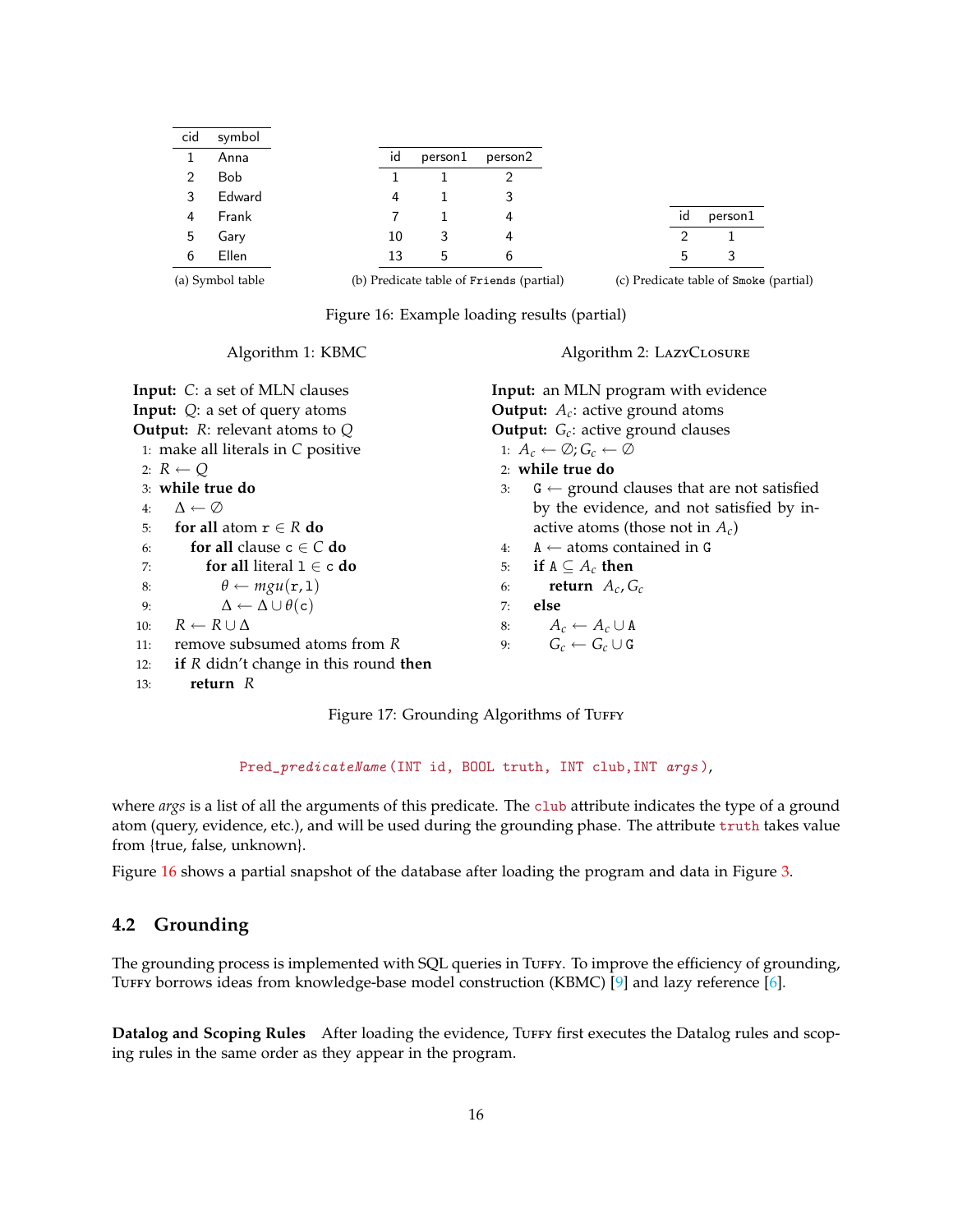<span id="page-16-1"></span>**KBMC** Next, Tuffy runs KBMC (Algorithm [1;](#page-15-2)  $mgu = \text{most general unifier}$ ) to analyze the MLN rules to identify (first-order) atoms that are relevant to the query; those atoms are then materialized in the predicate tables. In addition, KBMC also identifies the set of MLN rules that are relevant to the query.

**Lazy Closure Grounding** Conceptually, we might ground an MLN formula by enumerating all possible assignments to its free variables. However, this is both impractical and unnecessary. Fortunately, in practice a vast majority of ground clauses are satisfied by evidence regardless of the assignments to unknown truth values; we can safely discard such clauses [\[8\]](#page-18-1).

Pushing this idea further, [\[6\]](#page-17-5) proposes a method called "lazy inference" which is implemented by ALCHEMY. Specifically, ALCHEMY works under the more aggressive hypothesis that most atoms will be false in the final solution, and in fact throughout the entire execution. To make this idea precise, call a ground clause *active* if it can be violated by flipping zero or more active atoms, where an atom is active if its value *flips* at any point during execution. ALCHEMY keeps only *active ground clauses* in memory, which can be much smaller than the full set of ground clauses. Furthermore, as on-the-fly incremental grounding is more expensive than batch grounding, ALCHEMY uses the following one-step look-ahead strategy at the beginning: assume all atoms are inactive and compute active clauses; *activate* the atoms that appear in any of the active clauses,; and recompute active clauses. This "look-ahead" procedure could be repeatedly applied until convergence, resulting in an *active closure*. Turfy implements this closure algorithm (Algorithm [2\)](#page-15-2).

**MRF** The result of MLN grounding is a Markov random field (MRF), which is a hypergraph over active atoms with active clauses being the hyperedges. The MRF is stored in a *clause table* in PostgreSQL, which has the schema Clauses(cid INT, lits INT[], weight FLOAT), where each tuple represents a hyperedge; cid is a unique ID, lits is an integer array representing ground literals, and weight is the weight of this hyperedge. Note that one hyperedge could be the result of merging the ground clauses from multiple MLN rules.

It is on this MRF that inference and learning take place.

Partitioning Beginning version 0.3, Turry performs MRF partitioning by default and then calls inference on each MRF component separately. The components are also processed in parallel, with as many threads as the number of available processors to the JVM. You can disable partitioning with the option -nopart. You can manually set the number of threads with -threads. For more details about the advantage of partitioning, please have a look at our VLDB paper [\[4\]](#page-17-3).

## <span id="page-16-0"></span>**4.3 Inference**

TUFFY supports both MAP inference and marginal inference.

For MAP inference, there are two algorithms: WalkSAT [\[2\]](#page-17-6) (Algorithm [3;](#page-17-7) *δ*-cost of an atom is the change of cost when this atom is flipped), which is a classic local search algorithm, and SweepSAT (Algorithm [4;](#page-17-7) an atom is *good* if its *δ*-cost is negative), which is a (somewhat ad hoc) MaxSAT algorithm that we designed for Tuffy. By default, WalkSAT is used. Beginning version 0.3, the SweepSAT algorithm is no longer available via command options. But the pseudo-code is still kept in this manual in case you find the algorithm interesting. In general, there are millions of SAT/MaxSAT heuristics out there. TuFFY does not strive to try out all of them, but rather sticks with a proven algorithm, which is WalkSAT.

For marginal inference, TUFFY implements the MC-SAT algorithm [\[5\]](#page-17-8).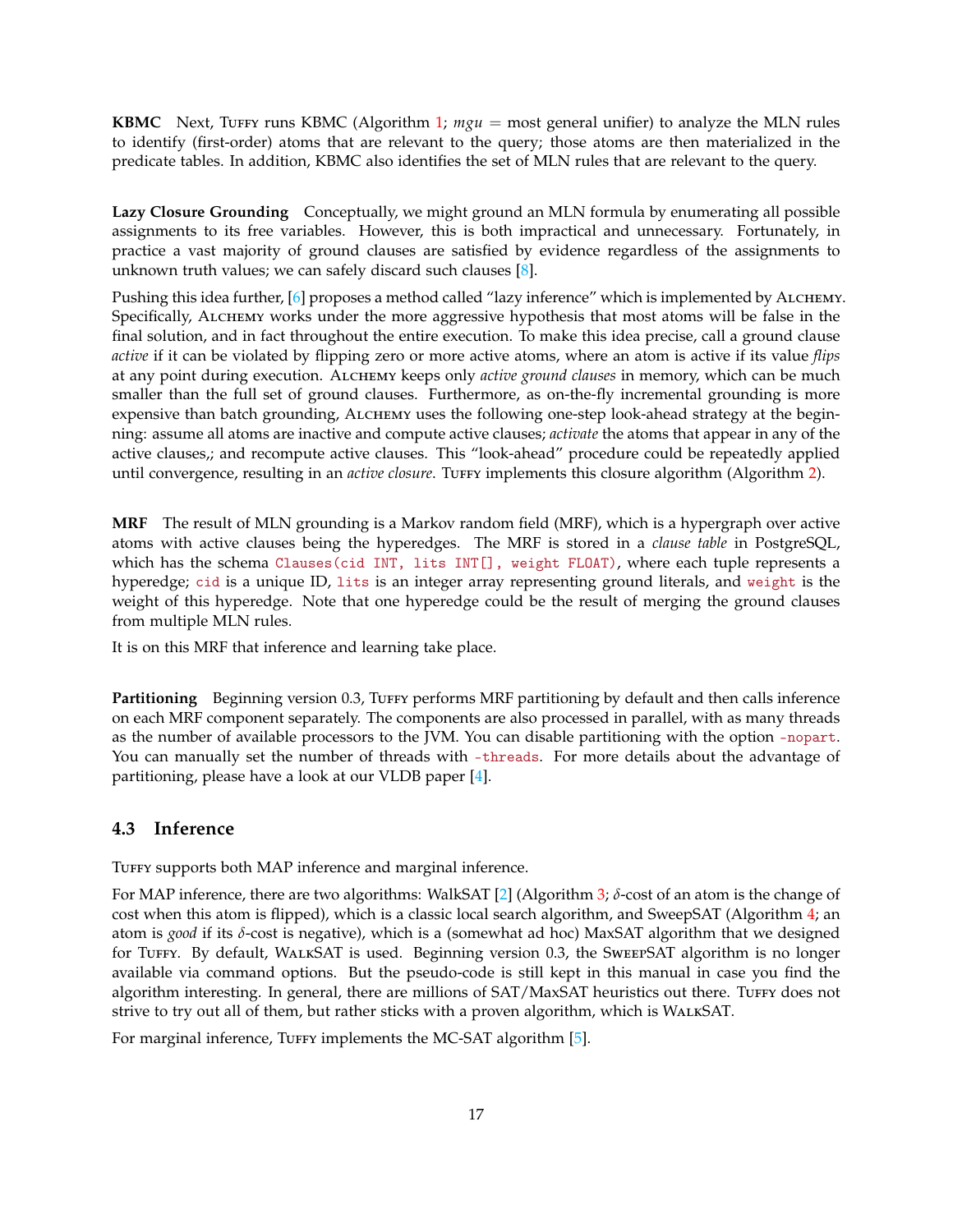Algorithm 3: WALKSAT

```
Input: A: initial active ground atoms
Input: C: initial active ground clauses
Input: MaxFlips, MaxTries
Output: \sigma^*: a truth assignment to A
 1: lowCost ← +∞, σ
∗ ← 0
 2: for try = 1 to MaxTries do
 3: \sigma \leftarrow a random truth assignment to A
 4: for flip = 1 to MaxFlips do
 5: pick a random c \in C that's violated
 6: rand ← random real \in [0,1]
 7: if rand ≤ 0.5 then
 8: \qquad \qquad \text{atom} \leftarrow \text{random atom} \in \text{c}9: else
10: \qquad \qquad \text{atom} \leftarrow \text{atom in c with lowest } \delta\text{-cost}11: if atom is inactive then
12: activate atom; expand A, C
13: flip atom in \sigma; recompute the cost
14: if cost < lowCost then
15: lowCost \leftarrow cost, \sigma^* \leftarrow \sigma16: return σ
∗
                                                        Input: A: closure of active ground atoms
                                                        Input: C: closure of active ground clauses
                                                        Input: MaxSteps, MaxTries
                                                        Output: \sigma^*: a truth assignment to A
                                                          1: lowCost ← +∞, σ
∗ ← 0
                                                         2: steps \leftarrow 03: for try = 1 to MaxTries do
                                                         4: \sigma \leftarrow a random truth assignment to A
                                                         5: while steps ≤ MaxSteps do
                                                         6: steps \leftarrow steps +17: numGood \leftarrow the number of good atoms
                                                         8: if numGood = 0 then
                                                         9: continue to next try
                                                        10: flip each good atom with probability 0.5
                                                        11: recompute the cost
                                                        12: if cost < lowCost then
                                                         13: lowCost \leftarrow cost, \sigma^* \leftarrow \sigma14: return σ
∗
```
Figure 18: MAP Inference Algorithms of TUFFY

#### <span id="page-17-0"></span>**4.4 Learning**

TUFFY implements discriminative weight learning using the Diagonal Newton algorithm detailed in Lowd and Domingos [\[3\]](#page-17-4).

# **References**

- <span id="page-17-2"></span>[1] P. Domingos and D. Lowd. Markov Logic: An Interface Layer for Artificial Intelligence. 2009. [2,](#page-1-2) [20](#page-19-3)
- <span id="page-17-6"></span>[2] H. Kautz, B. Selman, and Y. Jiang. A general stochastic approach to solving problems with hard and soft constraints. *The Satisfiability Problem: Theory and Applications*, 1997. [17](#page-16-1)
- <span id="page-17-4"></span>[3] D. Lowd and P. Domingos. Efficient weight learning for Markov logic networks. *PKDD 2007*, 2007. [11,](#page-10-2) [18](#page-17-9)
- <span id="page-17-3"></span>[4] F. Niu, C. Ré, A. Doan, and J. Shavlik. Tuffy: Scaling up Statistical Inference in Markov Logic Networks using an RDBMS. In *VLDB 2011*. [2,](#page-1-2) [5,](#page-4-4) [17](#page-16-1)
- <span id="page-17-8"></span>[5] H. Poon and P. Domingos. Sound and efficient inference with probabilistic and deterministic dependencies. In *AAAI*, 2006. [17](#page-16-1)
- <span id="page-17-5"></span>[6] H. Poon, P. Domingos, and M. Sumner. A general method for reducing the complexity of relational inference and its application to MCMC. *AAAI-08*. [16,](#page-15-3) [17](#page-16-1)
- <span id="page-17-1"></span>[7] M. Richardson and P. Domingos. Markov logic networks. *Machine Learning*, 2006. [2](#page-1-2)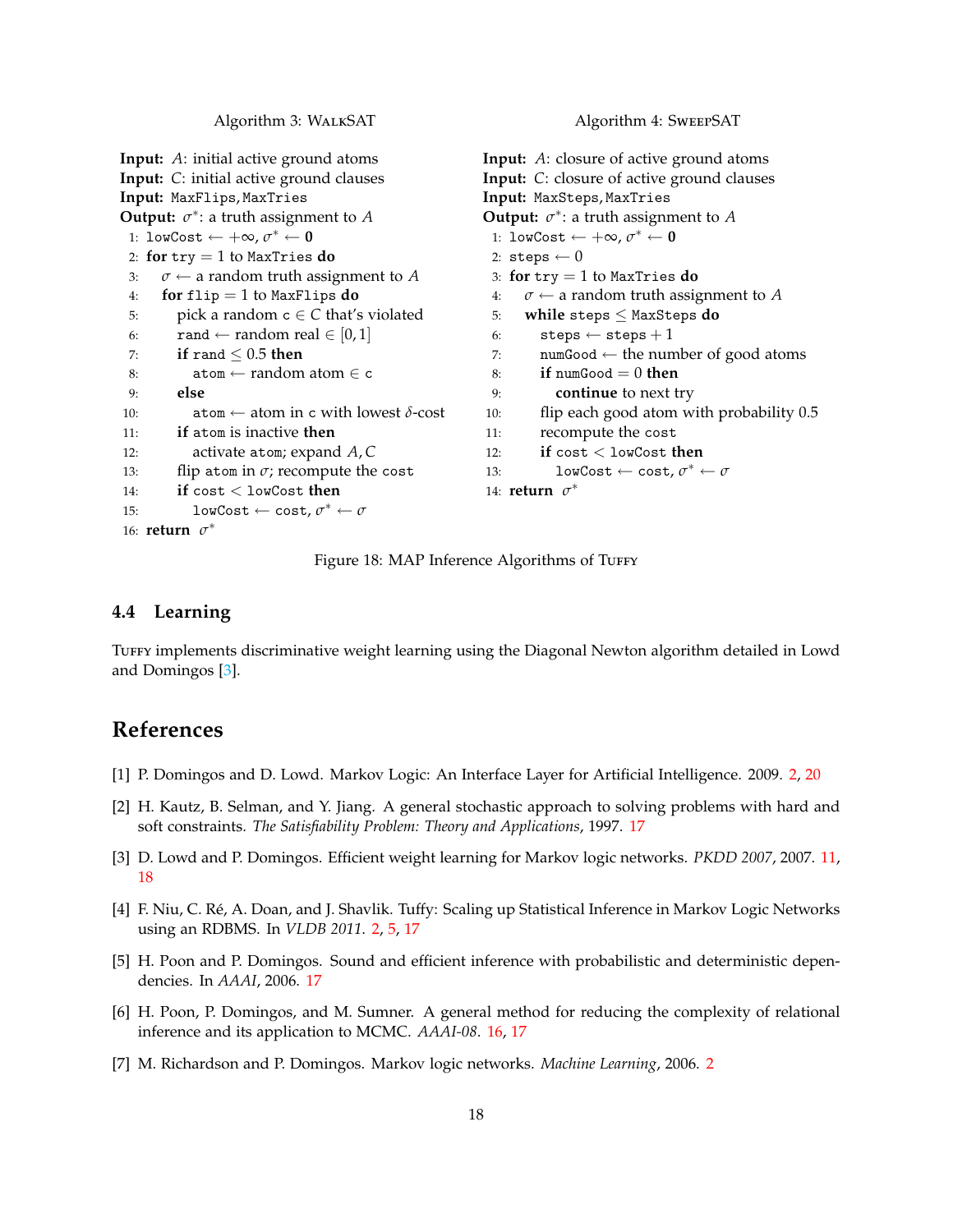- <span id="page-18-1"></span>[8] J. Shavlik and S. Natarajan. Speeding up inference in Markov logic networks by preprocessing to reduce the size of the resulting grounded network. In *IJCAI-09*. [17](#page-16-1)
- <span id="page-18-0"></span>[9] M. Wellman, J. Breese, and R. Goldman. From knowledge bases to decision models. *The Knowledge Engineering Review*, 1992. [16](#page-15-3)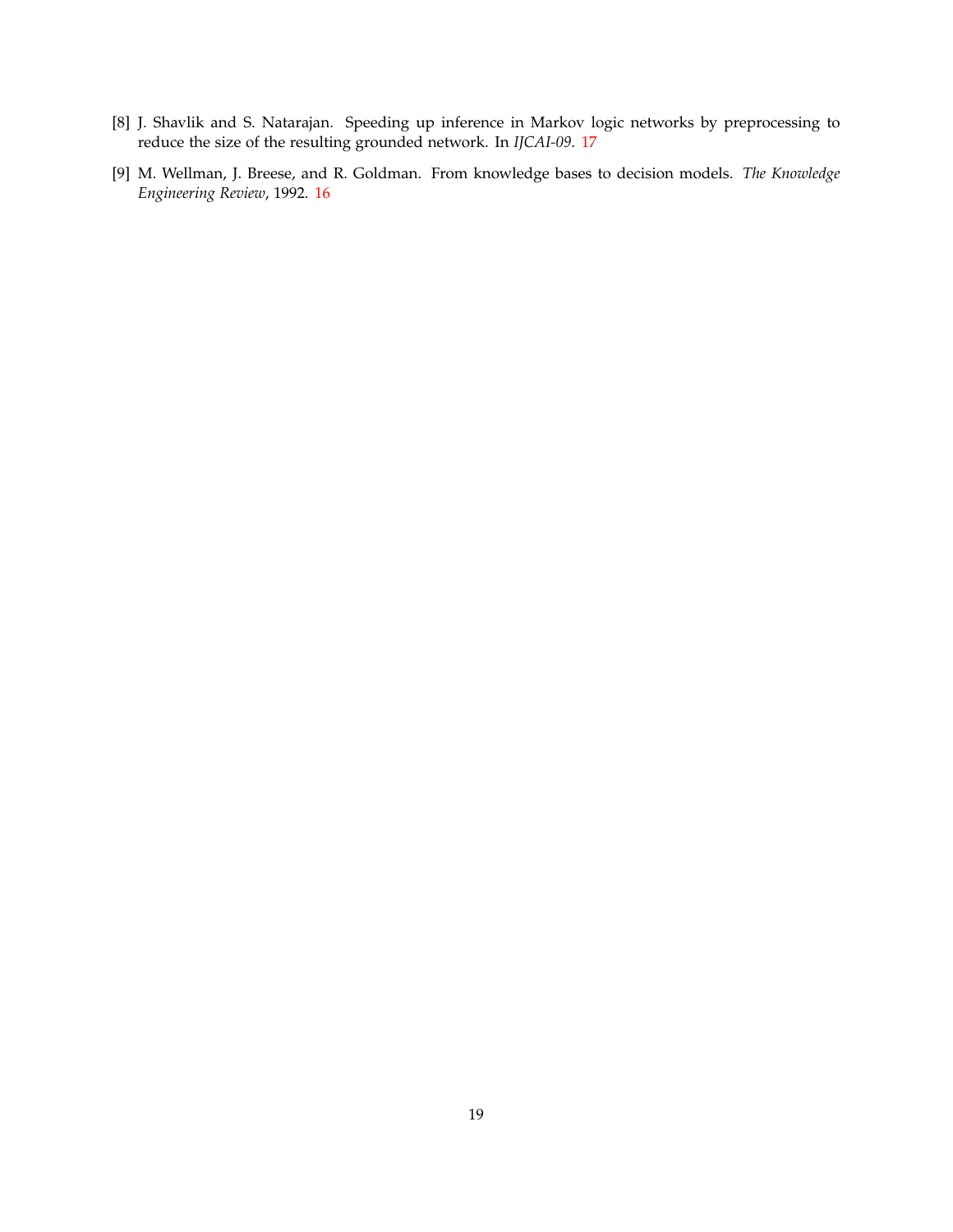<span id="page-19-3"></span><span id="page-19-2"></span>

| Function/Operator                                           | Description                      | Example              | Result         |
|-------------------------------------------------------------|----------------------------------|----------------------|----------------|
| $+$ , $-$ , $*$ , $/$ , $\%$                                | basic math                       | $3.2 + 4 * 2$        | 11.2           |
|                                                             | factorial                        | 4!                   | 24             |
| <<,>>                                                       | bitwise shift                    | $1 \leq \leq 6$      | 64             |
| $\&$ ,                                                      | bitwise AND/OR                   | (1 << 5)<br>(1 << 6) | 96             |
|                                                             | bitwise XOR                      | 5~17                 | 20             |
| $=,$ $\lt$ $>$ or ! $=$ , $\lt$ , $>$ , $>$ $=$ , $\lt$ $=$ | numeric comparisons              | $1+1 = 2$            | true           |
| $\sim$                                                      | bitwise NOT                      | $\sim$ 1             | $-2$           |
| sign(x)                                                     | sign of argument $(-1, 0, +1)$   | $sign(-2.3)$         | $-1$           |
| abs(x)                                                      | absolute value                   | $abs(-2.3)$          | 2.3            |
| exp(x)                                                      | exponential                      | exp(1)               | 2.71828        |
| ceil(x)                                                     | ceiling                          | ceil(1.7)            | $\overline{2}$ |
| floor(x)                                                    | floor                            | floor(1.7)           | $\mathbf{1}$   |
| trunc(x)                                                    | truncate toward zero             | trunc(43.2)          | 42             |
| round(x)                                                    | round to nearest integer         | round(1.7)           | $\overline{2}$ |
| ln(x)                                                       | natural logarithm                | ln(2)                | 0.693147       |
| lg(x)                                                       | base-10 logarithm                | lg(1000)             | 3              |
| cos(x), sin(x), tan(x)                                      | trigonometric functions (radian) | sin(2)               | 0.9093         |
| sqrt(x)                                                     | square root                      | sqrt(100)            | 10             |
| log(x, y)                                                   | $\log_x y$                       | log(2, 8)            | 3              |
| $\overline{pow(x,y)}$                                       | $x^y$                            | pow(2,8)             | 256            |

Figure 19: Numeric functions

# <span id="page-19-0"></span>**A Built-in Functions and Operators**

When writing conditions, the user can use a set of common numeric/string/boolean operators and functions, as shown in Figure [19](#page-19-2) and Figure [20.](#page-20-0) Their implementation is greatly eased by the built-in functions in PostgreSQL. We plan to support user-defined functions in future releases.

## <span id="page-19-1"></span>**B Glossary**

Assuming that the reader understands primitive concepts in first-order logic such as *constants*, *variables*, and *predicates*, we list the definitions of other terminologies used in this manual. They comply with [\[1\]](#page-17-2).

#### **atom**

An atom, or "atomic formula," is a predicate symbol applied to a tuple of terms; e.g., Friends (Anna, x).

#### **ground atom**

A ground atom is an atom with only constant arguments; e.g., Friends(Anna, Helen).

#### **literal**

A literal is an atom (e.g., Friends(Anna, x)) or the negation of an atom  $\neg$ Friends(x, y). The input to TUFFY uses "!" for the negation symbol " $\neg$ ".

#### **clause**

A clause is disjunction of literals; e.g., !Smokes(x) v Cancer(x), which is equivalent to Smokes(x)=>Cancer(x).